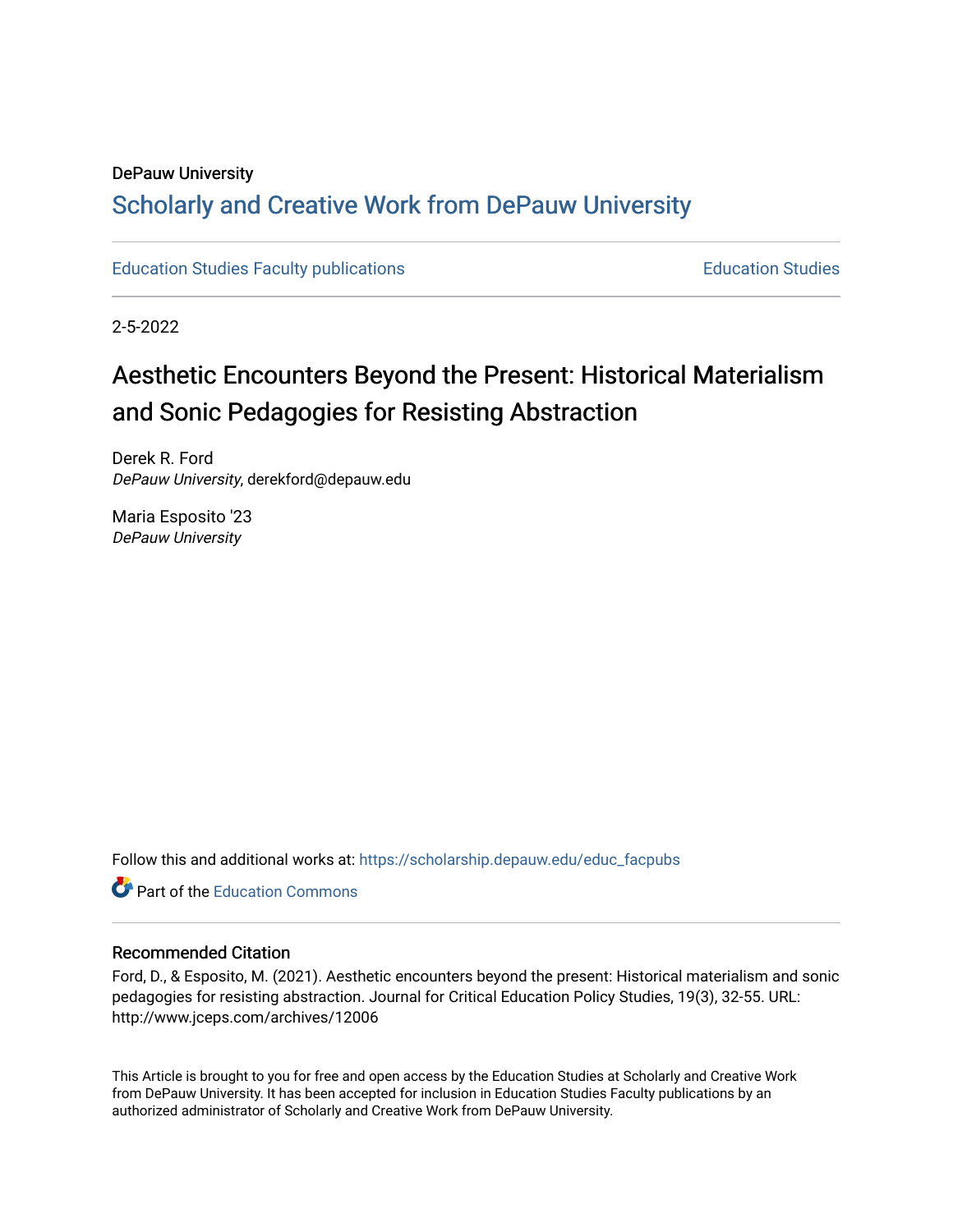## **Aesthetic Encounters Beyond the Present: Historical Materialism and Sonic Pedagogies for Resisting Abstraction**

### **Derek R. Ford**

*DePauw University, Greencastle, Indiana, USA*

#### **Maria Esposito**

*DePauw University, Greencastle, Indiana, USA*

#### **Abstract**

*Basing ourselves on Marx's method of historical materialism, this article builds on Marxist literature on capitalist abstraction and focuses on the struggle for differentialization. This amounts to a critique and, more importantly, an affirmation: elements of the future exist in the present. This is a future in which the force of capitalist abstraction is overcome through a new social order. This is not only a political struggle, but a pedagogical one as well in that it involves distinct educational logics with particular subjectivities, spatialities, and temporalities, which are elements of communism that exist in the present. The pedagogical gesture developed here is one of* desubjectification*, through which we encounter the world and ourselves as unknown and mitigate against capitalist individualism and abstraction. In the end, we suggest that sound education offers one such path.*

**Keywords:** *Sound studies, sonic pedagogies, Marxism, aesthetics, Louis Althusser, abstraction, Henri Lefebvre*.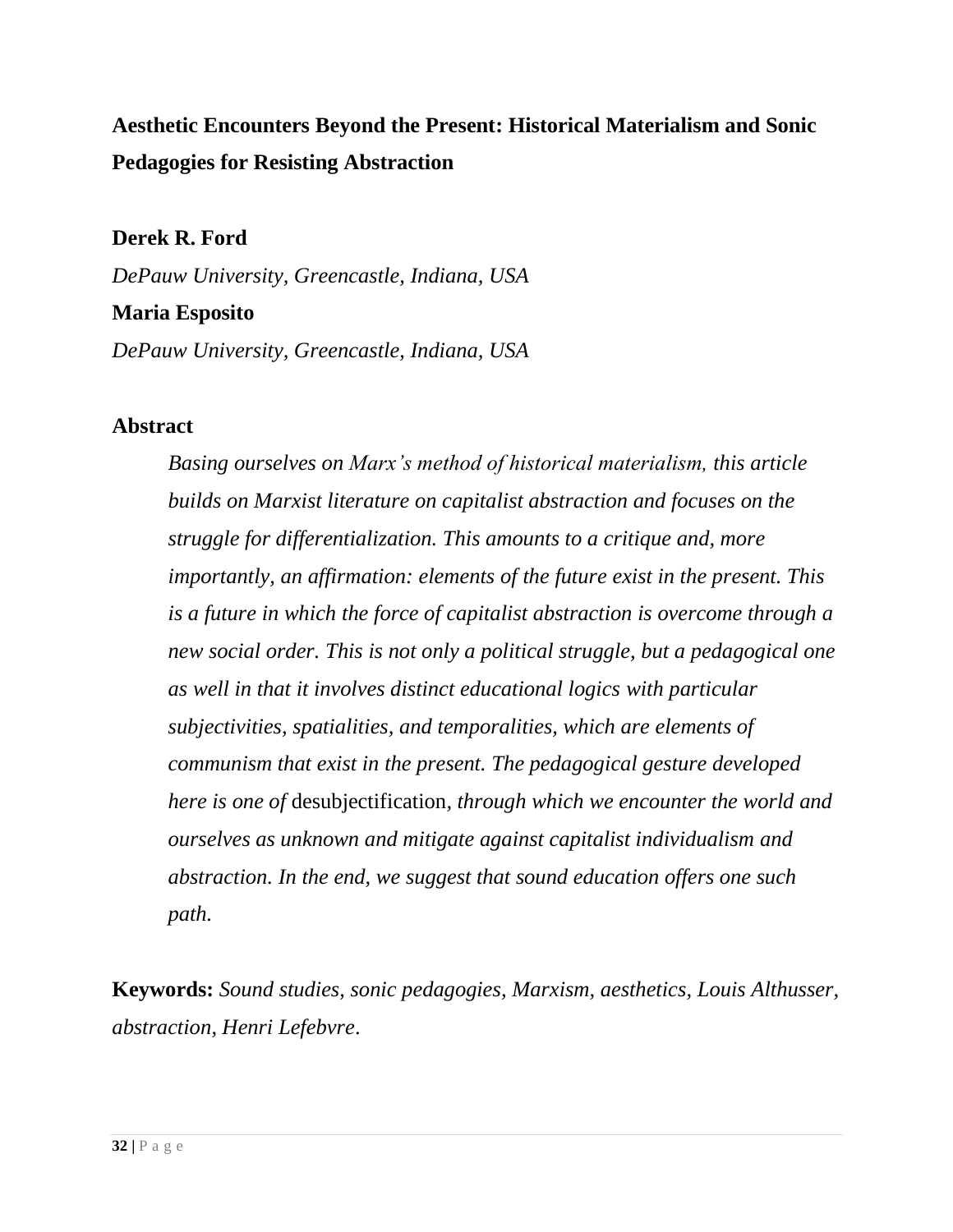#### **Introduction**

In the chapter on money in the *Grundrisse* notebooks, Marx (1973) wrote that, with the development of capitalist exchange, "*objective* dependency relations also appear, in antithesis to those of *personal* dependence… in such a way that individuals are now ruled by *abstractions*, whereas earlier they depended on one another" (p. 164). Here, Marx is referring to *real abstractions*, or abstractions that are not only *conceptual* but have an *ontological* force. Consider another real abstraction Marx addresses, this time in the introduction to the *Grundrisse*: the individual. The individual is produced in "anticipation of 'civil society'" and it is only "in this society of free competition, [that] the individual appears detached from the natural bonds etc. which in earlier historical periods make him the accessory of a definite and limited human conglomerate" (p. 83). Or consider how, under capitalism, *concrete* forms of labor are *abstracted* so they can be exchanged. Distinct labor processes that produce different use-values need some common measure for exchange under capitalism, and this common basis is value: sociallynecessary labor-time. Capitalist abstraction is thus a particular kind of abstraction, one that tries to annihilate differences to reaffirm capital's rule, rather than only the mental process of abstraction.

In all three instances, Marx is critiquing bourgeois philosophy, for which the individual, "appears as an ideal, whose existence they project into the past. Not as a historic result but as history's point of departure" (p. 83). The ahistorical philosophers, that is, begin with the way things *appear* and move from there, whereas Marx and the method of historical materialism are concerned with not only what *produces* appearances, not only what is *behind* appearances, but how they came to be, what functions they serve, and how they might be transformed through revolution. Not only are bourgeois philosophy's mental abstractions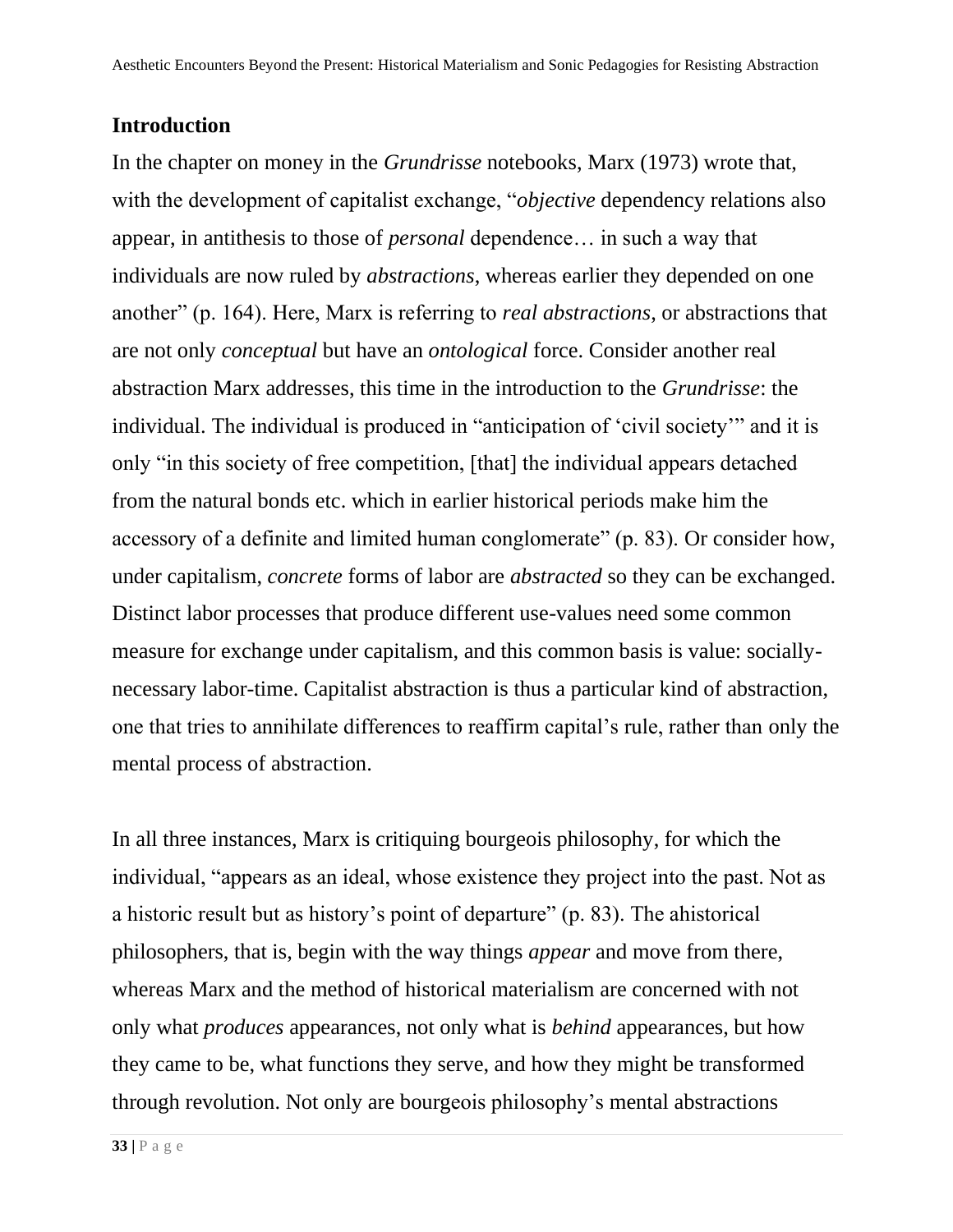incorrect, but—and partly because of such incorrectness—they reinforce the ontological abstractions of capital. Thus, the famous section of *Capital* on the fetishism of commodities, or how under capitalism our "own social action takes the form of the action of objects, which rule the producers instead of being ruled by them" (Marx, 1967, p. 79). When we walk into the store, we *think* we're exchanging an object (money) for other objects (food or drink), but in reality, we're interacting with the entire working-class as a whole, which includes not just those involved in production but those who land has been dispossessed, and so on.

In this article, we follow Marx's critiques while focusing particularly on its necessary supplement: the affirmation that elements of the communist future exist in the present. This is a future in which capitalist abstractions are overthrown through the creation of something new, a different and more liberatory social order. This is not only a political struggle, but a pedagogical one as well in that it involves distinct educational logics with particular subjectivities and temporalities, which are elements of communism that exist in the present. The pedagogical gesture developed here is one of desubjectification, through which we encounter the world and ourselves as unknown and mitigate against capitalist individualism. In the end, we show how sonic education and politics offer one such path.

#### **Historical Materialism and the Communist Project**

Marx's method of inquiry is partly based on what is referred to as historical materialism, or what he and Engels referred to in *The German Ideology* as the materialist method or the materialist conception of history. This was the work in which Marx and Engels broke with their former comrades, the "Young Hegelians." Marx and Engels criticized their comrades for their idealism, or their insistence that "conceptions, thoughts, ideas, in fact all the products of consciousness"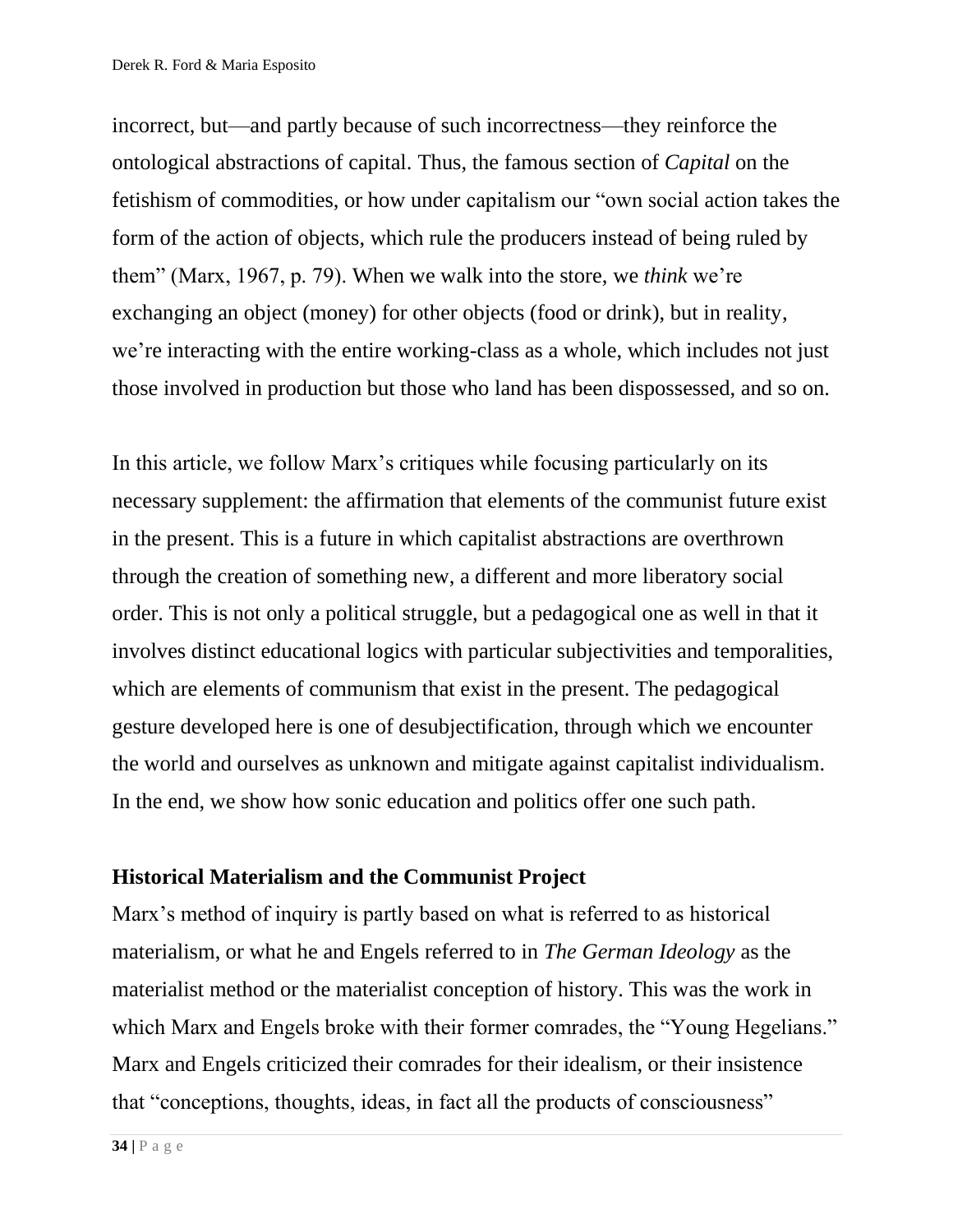possess "an independent existence" (1970, p. 41). The "Young Hegelians: failed to examine connections between the philosophy and the material conditions under which they philosophized. Marx and Engels affirmed—and held onto—a different method, based on the conception that "the production of ideas, of conceptions, of consciousness, is at first directly interwoven with the material activity and the material intercourse of men" and that "life is not determined by consciousness, but consciousness by life" (p. 47).

The word or translation of "determined" is important here. To "determine" is not to dictate or command without exception. Instead, to determine is to set limits and put pressures on particular trajectories (Williams, 1977). In other words, we can only think about wage-labor because we live in capitalism, but that doesn't *dictate* how or what we think about it, let alone what we do with such knowledge. What Marx and Engels did with their method of inquiry was obliterate the separation that philosophers built around their method. Philosophy, they maintained, can't be understood without historical, political, sociological, economic, and other forms of inquiry. It's not by coincidence, in other words, that Marxism as a theory developed *during* the workers' movement as it emerged in the 19<sup>th</sup> century. How could one conceive of such a movement without a working (wage-laboring) class?

When Marx writes about laws or tendencies, they aren't permanent or standardized. This isn't unique to Marx's use, as no laws or tendencies are permanent—they change over time, are interpreted differently, applied differently, modified and augmented in innumerable ways, and so on. In his historicalmaterialist analysis of the French uprisings of 1848-1851, *The Eighteenth Brumaire of Louis Bonaparte*, Marx (1972) wrote that "the tradition of all the dead generations weighs like a nightmare on the brain of the living" (p. 15), while just a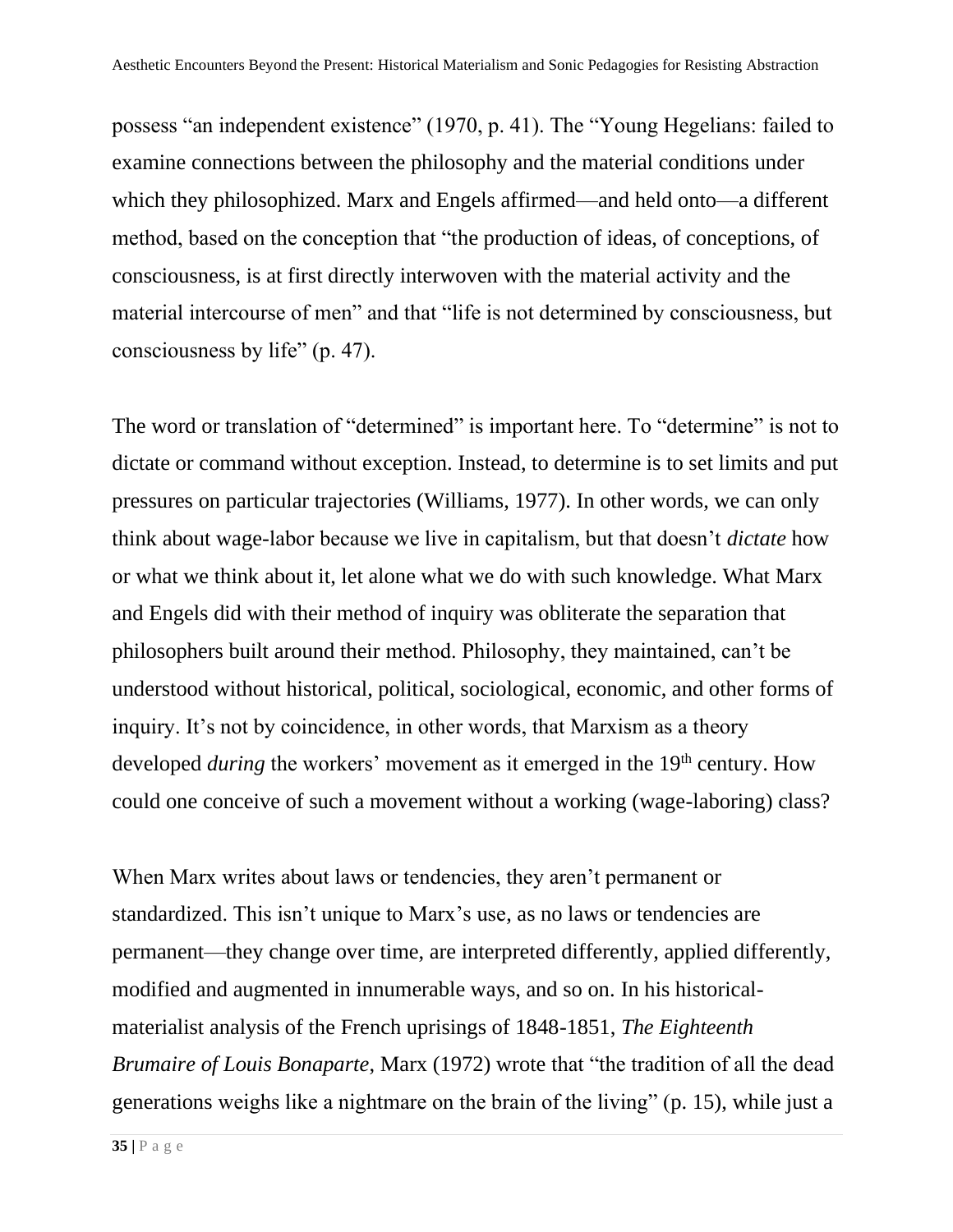few pages later he tells us that these dead generations could be reawakened for "the purpose of glorifying the new struggles… not of making its ghost walk about again" (p. 17). In Marxism, there are no guarantees—even in the laws and tendencies so many Marxists hold dear. Even the "*absolute general law of capitalist accumulation*" articulated in volume one of *Capital* is, Marx tells us immediately afterwards, "like all other laws… modified in its working by many circumstances" (1967, p. 603).

This leads David Lane (2020) to distinguish between "scientific" and "active" marxisms. The former "emphasizes the objective conditions of societies, particularly the technological constitution of the forces of production" (p. 1307), and the latter foregrounds "the political intervention necessary" and thus "gives human beings a creative role in history" (p. 1308). Active marxism is consistent with historical materialism, for according to Marx himself he didn't discover classes or even the class struggle. In a famous 1852 letter to Joseph Weydemeyer, a comrade who emigrated from Germany to the U.S. and fought in the Union Army against slavery, Marx (1983) wrote that bourgeois theorists before him had discovered the existence of classes and the class struggle, but that what he proved was that the class struggle can lead to the dictatorship of the proletariat, and that the 'dictatorship [of the proletariat] itself only constitutes the transition to the *abolition of all classes* and to a *classless society*' (62-65). In any case, however, Marx's predictions are always hedged. One main prediction, that revolutions would break out where capitalism and, as a consequence, its contradictions were most advanced, was incorrect. They instead broke out where capitalism was *weakest* (e.g., Russia, Korea, Vietnam, Cuba, etc.). Thus, historical materialism is opposed to those who begin with appearances and those who begin with ideas. We can only understand the present, as Bertell Ollman (2003) says, "by adopting the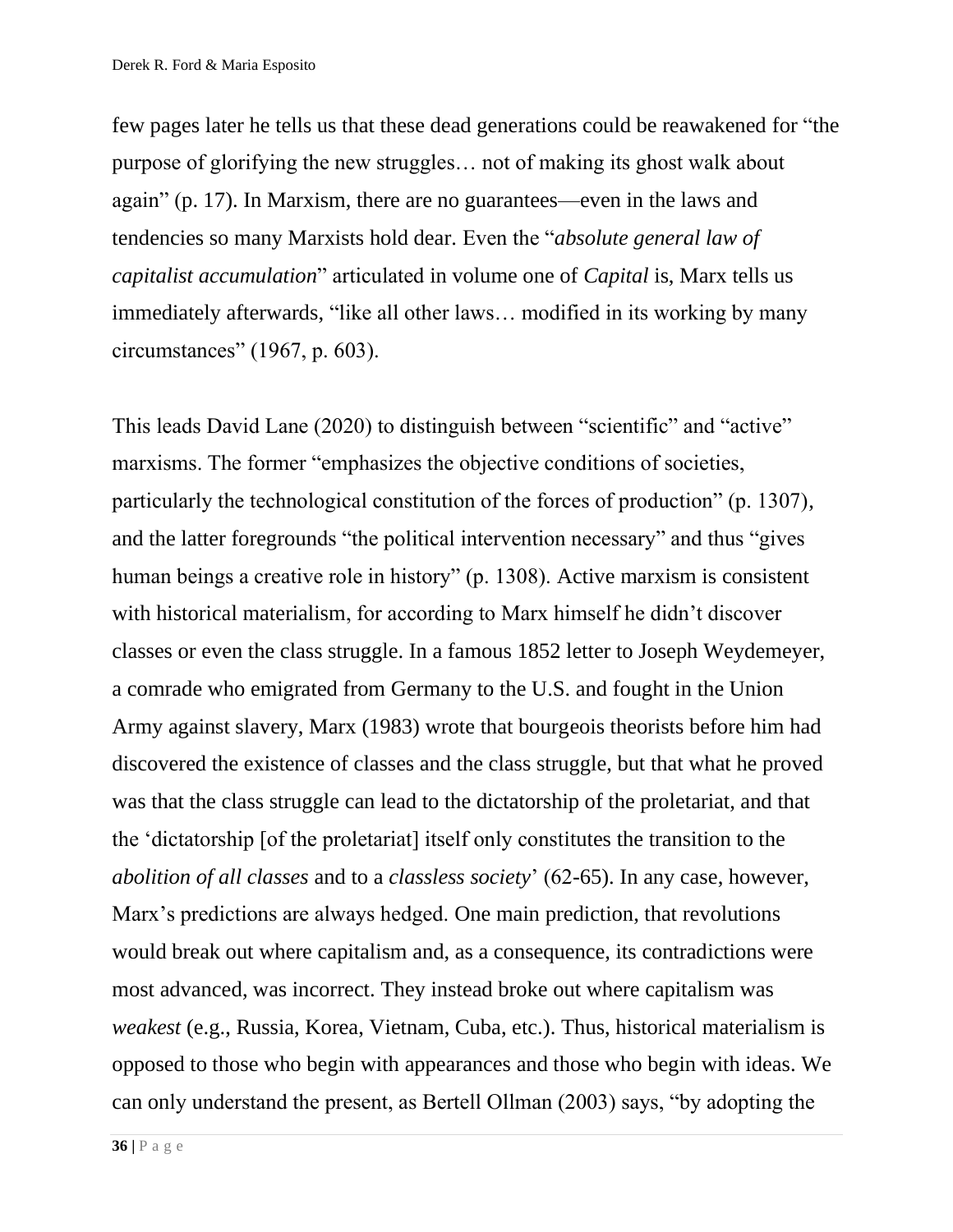vantage point of the present to view the conditions that gave rise to it—in other words, if we studied history backward" (p. 115).

There is, as such, no teleology, no totalizing structural determinism, or historicism in any of Marx's works. As Louis Althusser (2020) once put it, "every result is plainly the result of a becoming, but its becoming does not contain that result *in itself*" (p. 149). Just because we can see elements of the present in the past doesn't mean the present was determined in the past. Even capitalism, for Marx, wasn't universalizing or totalizing. Marx saw capitalism as encompassing "a vast, heterogeneous inventory and 'conjuncture' of temporalities no longer stigmatized for having been cast out of time but rather as expressions of contretemps, simultaneous nonsimultaneities... contemporaneous noncontemporaneities or uneven times, and *zeitwidrig*, time's turmoil, times out of joint" (Harootunian, 2015, p. 23). Nothing perhaps reveals Marx's temporal openness as his suggestion that surviving communes in 19th century Russia as *progressive* relative to capitalism. Particularly in his *Grundrisse* notebooks of the late 1850s, Marx "rejected any linear causality that envisaged a singularly progressive movement from one period or mode of production to the next… but rather saw the multilinear movements as taking place in different regions and among diverse peoples" (p. 48). It was these insights that thinkers in the Global South and elsewhere latched onto and developed.

To give just one example, Mariátegui's historical examination of Peru accounted for indigenous communities, forms of common ownership or cultivation, Spanish colonial feudalism, and a republican capitalism. This was made possible exactly "because Marxism was open to diverse regional historical experiences that historical materialism had to account for, instead of remaining narrowly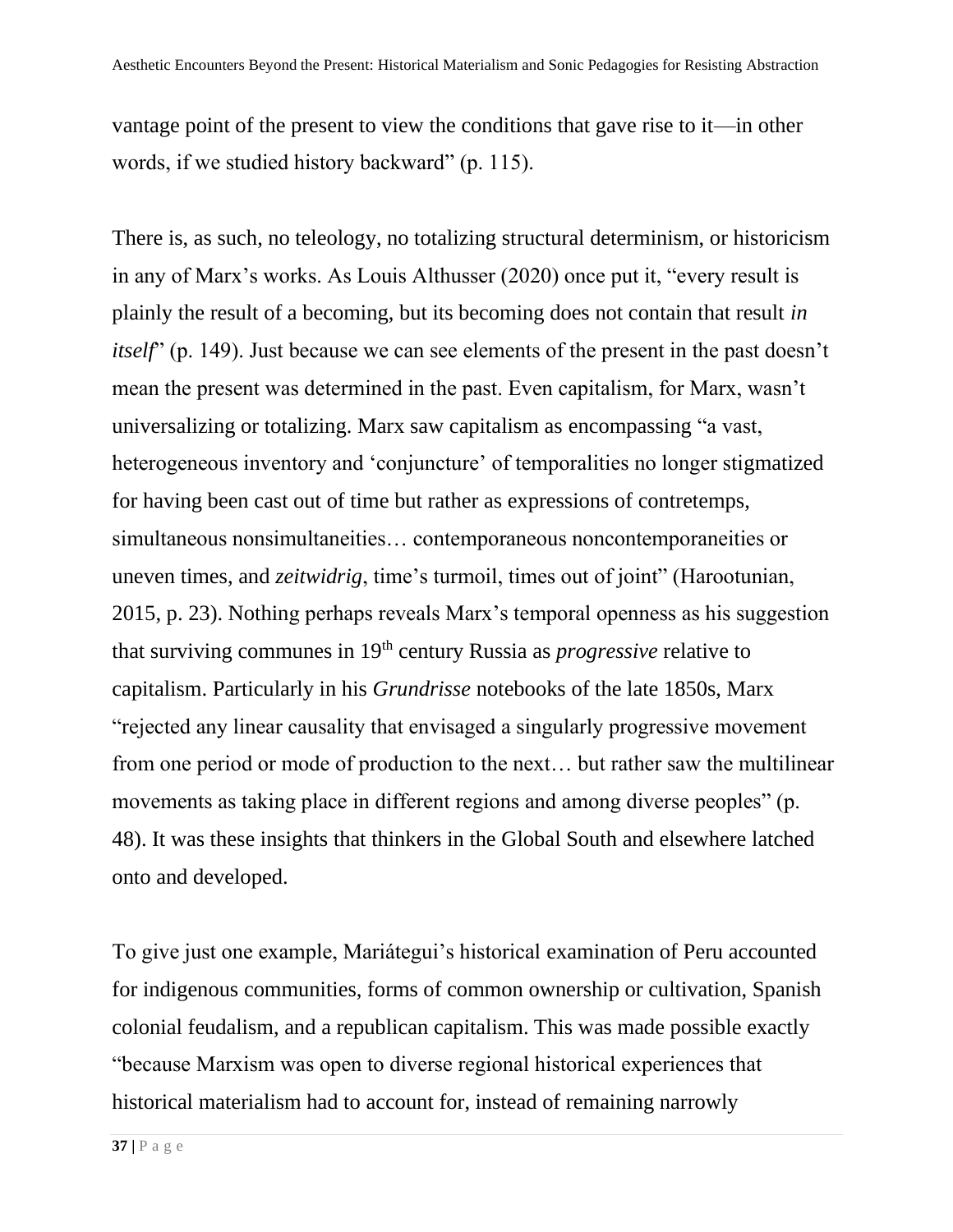constrained by a singular and singularizing dogmatic discourse applied to all situations" (p. 140). Even within *Capital*, there's a constant push and pull "between capital's abstract categories and the materiality of contemporary history," which "points to incommensurate temporalities" (p. 32).

Unfortunately, Western Marxism, including educational Marxism, has often adopted a scientist interpretation of historical materialism—attributing it sometimes to Marx but more often to those like Althusser (see Backer, 2021) which is ultimately another form of the idealism Marx and Engels criticized. Consider, for example, how the founding texts of critical pedagogy dismissed actually-existing socialist experiments because they didn't conform to predetermined conceptions of socialist societies (Malott, 2016).

### **Abstracting (Educational) Spaces**

The way Marx overturns the relationship between reality and appearances is through historical materialism. Historical materialism, as Henri Lefebvre (1991) put it once, examines "production which embraces concrete and abstract, historicizing both instead of leaving them in the sphere of philosophical absolutes" (p. 129). Historical materialism thus inquiries into *how*, *why*, and *to what effect*  concrete and abstract social relations change over time. With each change, however, there is no "sudden break" or "rupture" at any moment in time, and there is never a totalizing and universalizing transformation. Lefebvre's project was, in many ways, an extension of Marx's critique of real abstractions and the violence they do to the production of space (Ford, 2022). In *The Production of Space*, Lefebvre performs a transdisciplinary reading of the history of space and its production, drifting from and between political economy, history, sociology, architecture, philosophy, art, and geography. The primary overarching claim in the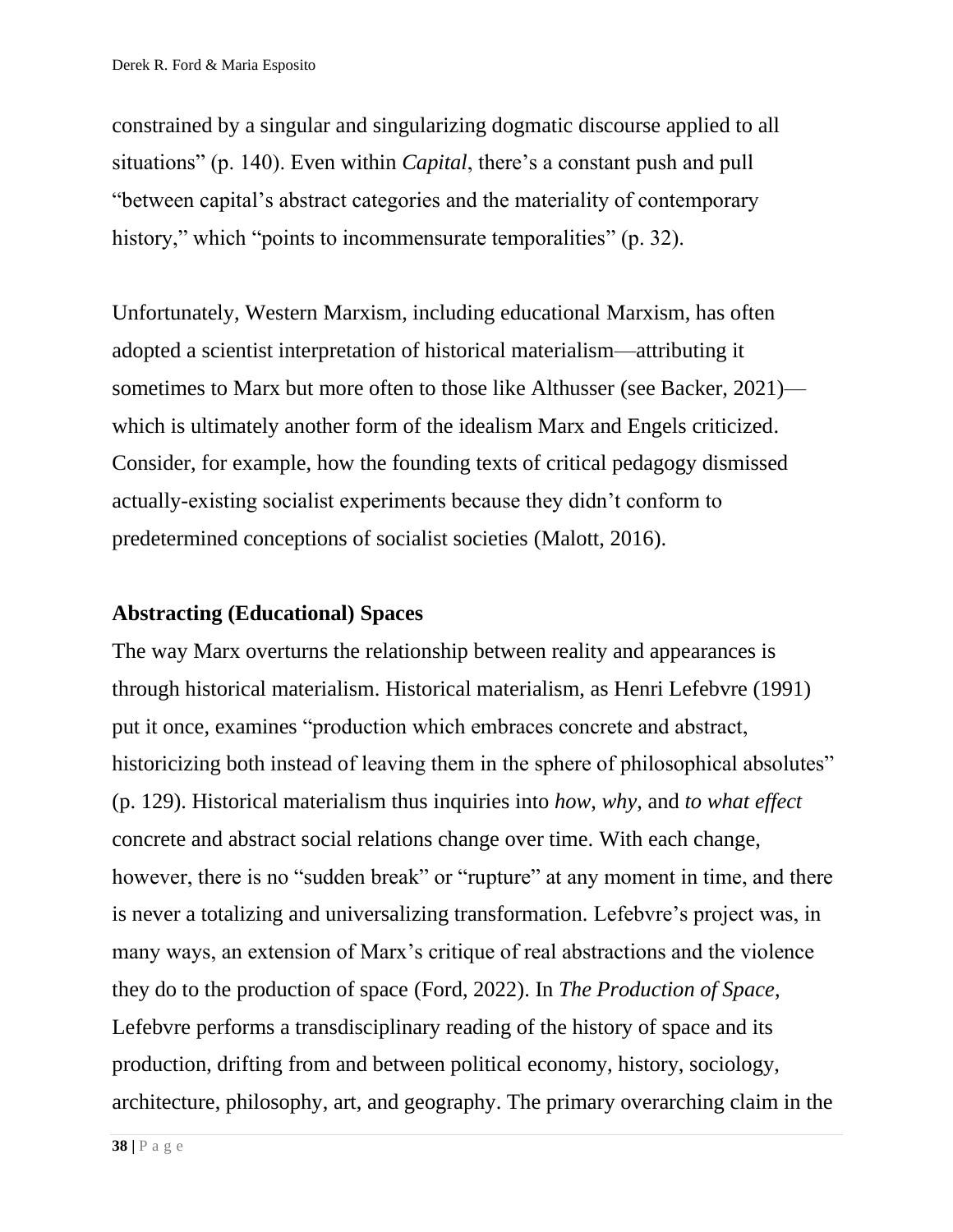book is that space is not an empty or neutral container within which—or blank canvas upon which—social interactions take place. Rather, space is produced again and again by and through social interactions; "Space," Lefebvre (1991) proclaims, "*is* social morphology" (p. 94).

Lefebvre is particularly concerned with understanding what he calls abstract space, which is associated with the capitalist mode of producing space. Abstraction here refers to a methodology an ontological process akin to, or even synonymous with, rationalization. The abstraction of space is, to begin with, the subjection of space to capitalist reification through the rule of exchange-value. All kinds of spaces come to be experienced and known as reified, as a finished *thing* instead of a *process* and *product* of social labor and difference. Development, housing patterns, roads and transportation networks, the distribution of goods and labor, and circuits of exchange are all put to the service of capitalist accumulation. As these lived spaces come under the domination of exchange-value differences are sought out, flattened, and absorbed within capitalism.

Previous scholars have examined how the schoolhouse and education are made into real and violent abstractions. Noah De Lissovoy and Peter McLaren (2003), for example, argue that the main principle operating in standardized testing "is the reduction of learning and knowledge to a number, i.e. a score" (p. 133). Once this reduction is complete, then scores can be ranked, compared, and analyzed. The reified results are what are most often debated. This is like trying to find the truth of capital in the *prices* of commodities rather than in the *value* of labor-power. Like money, the score makes qualitatively different things quantitatively similar or makes the incommensurable (human subjectivity) commensurable (test score). The response is, however, not to uncritically celebrate the incommensurable. Turning to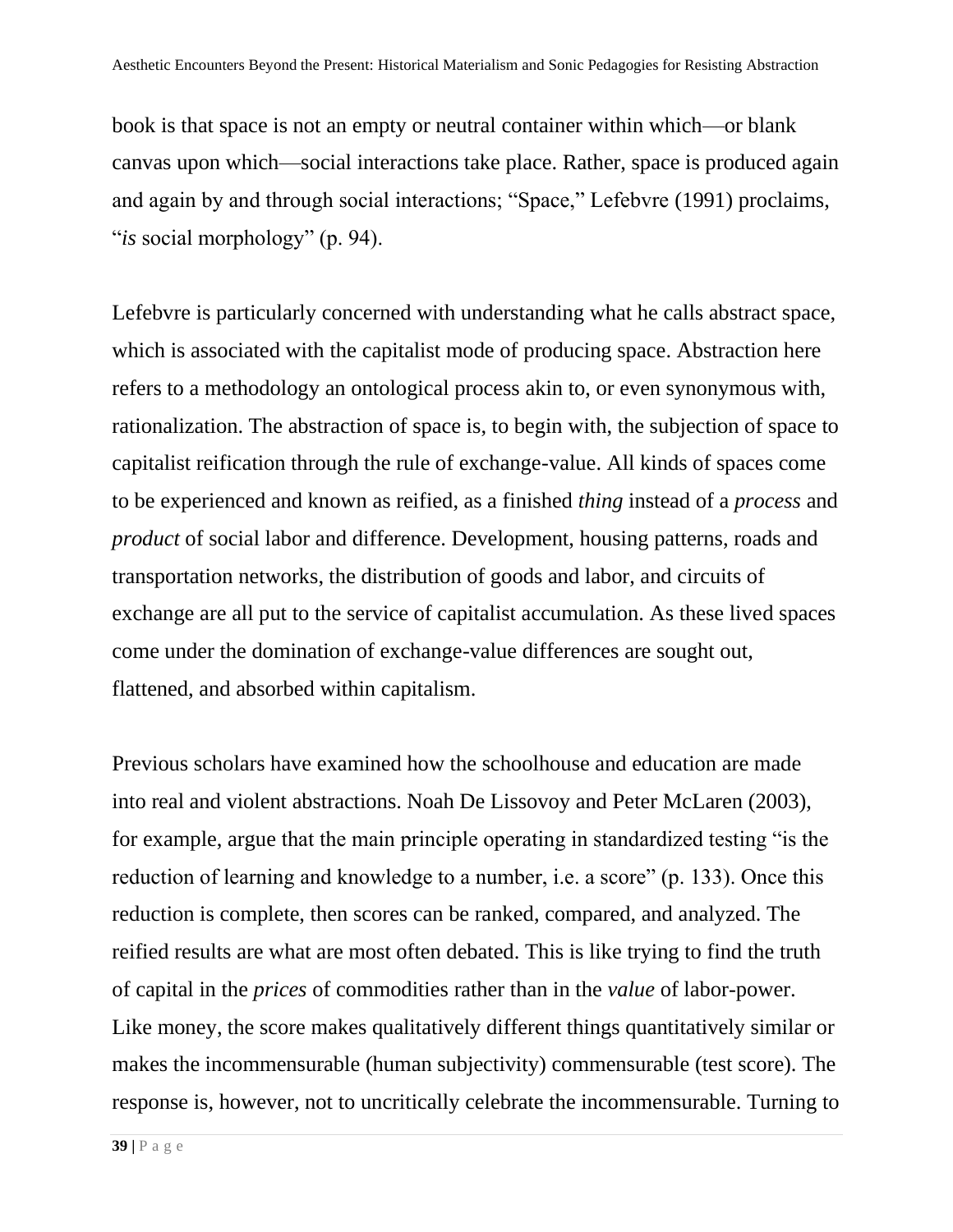Adorno's negative dialectics, they argue that "to reject the violent abstraction in standardization is not necessarily to insist on the radical incommensurability of individual consciousness. Instead, one should ask how students and teachers can find an authentic if provisional *oppositional* unity against their oppression" (p. 134).

The contemporary schoolhouse itself is an abstraction, but again one that plays the antagonistic role as a form of fixed capital and a form of potentially *differential* space (Ford, 2014, 2017). Fixed capital is literally fixed, locked in place: "one part of its value passes over to the product, while another part remains fixed in the means of labour and hence in the production process" (Marx, 1978, p. 237). With this definition, we can see that the buildings, machinery, and other infrastructure that is part of the production process can be considered fixed capital. Yet fixed capital does not have to be immobile; it can change physical place, as is the case with trucks. What is unique to fixed capital that is immobile, however, is that it "cannot be sent abroad or circulate as commodities on the world market" (p. 242). Viewing the school as a form of (potential) fixed capital, we can appreciate the fact that when critical forms of teaching, learning, and studying take place the school is not being used as fixed capital. When these educational acts take place then the school is not even part of the consumption fund but is of an entirely different category, a category antagonistic to capital. We could call it the insurrection fund. Thus, the content of teaching has a direct impact upon the circulation of capital; it can either facilitate or disrupt it. Capital looks upon such a scenario as a factory owner looks at a factory that is being used not for production but a unionorganizing meeting. The regime of high-stakes standardized testing is thus implemented in order to monitor and police the productiveness of the school and to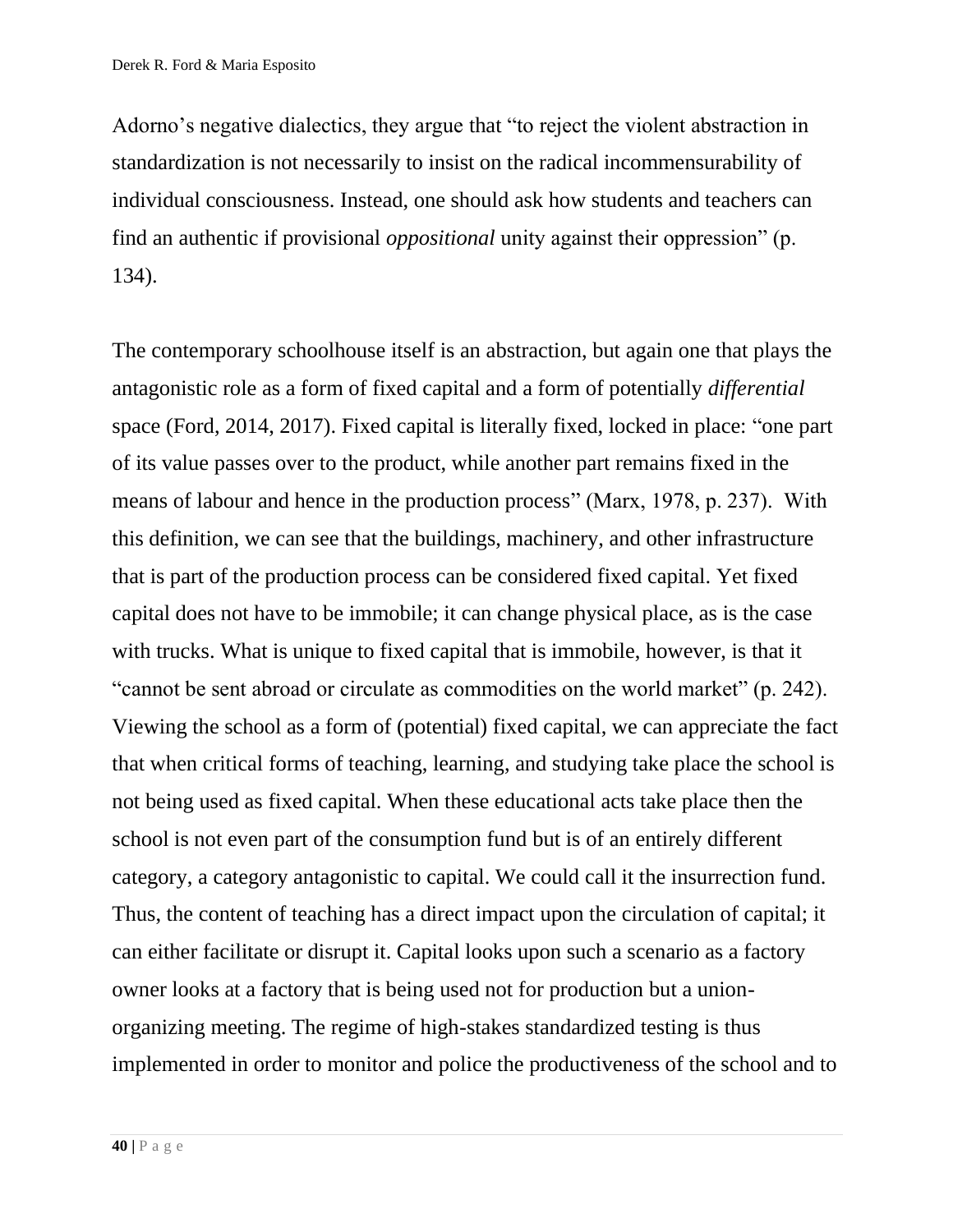ensure that only knowledge that is oriented toward the demands of the current capitalist economy is being taught.

What Lefebvre—in following Marx—reminds us of is that capital can only *attempt* to reduce and contain difference. "On first inspection," Lefebvre (1991) notes, "it appears homogenous; and indeed it serves those forces which make a *tabula rasa* of whatever stands in their way, of whatever threatens them" (p. 285). Upon later inspection, however, after insisting on the persistent resistance of use and difference, Lefebvre finds that this abstract space, this "space that homogenizes thus has nothing homogenous about it," for differences can never be completely disappeared (p. 307). Exchange-value needs use-value, and use-value is singular, unpredictable, and heterogeneous. This is why struggles over *public space* are so central today. "Because public space is part of the built environment," Don Mitchell (2020) writes, "it has value… but its *use* is always complex," which we can see "in the case of streets and sidewalks," which are used "from promoting the flow of traffic, people, and goods, to hosting advertising, making room for street furniture, and creating social life" (p. 99). There is no capitalism without the working class and, as such, no capitalism without *class struggle*. When abstract space is contested, it's transformed into *differential space*, spaces for differences, spaces where the formerly excluded demand their inclusion or, more radically, the demand and enact the transformation of existing structures so that their inclusion doesn't demand their own modification or abstraction (Ford, 2016a). Historical materialism insists that the past and future are here in the present.

This is in line with how Marx (1967) begins the first volume of his magnum opus: "The wealth of those societies in which the capitalist mode of production prevails, presents itself as 'an immense accumulation of commodities'" (p. 43). Note that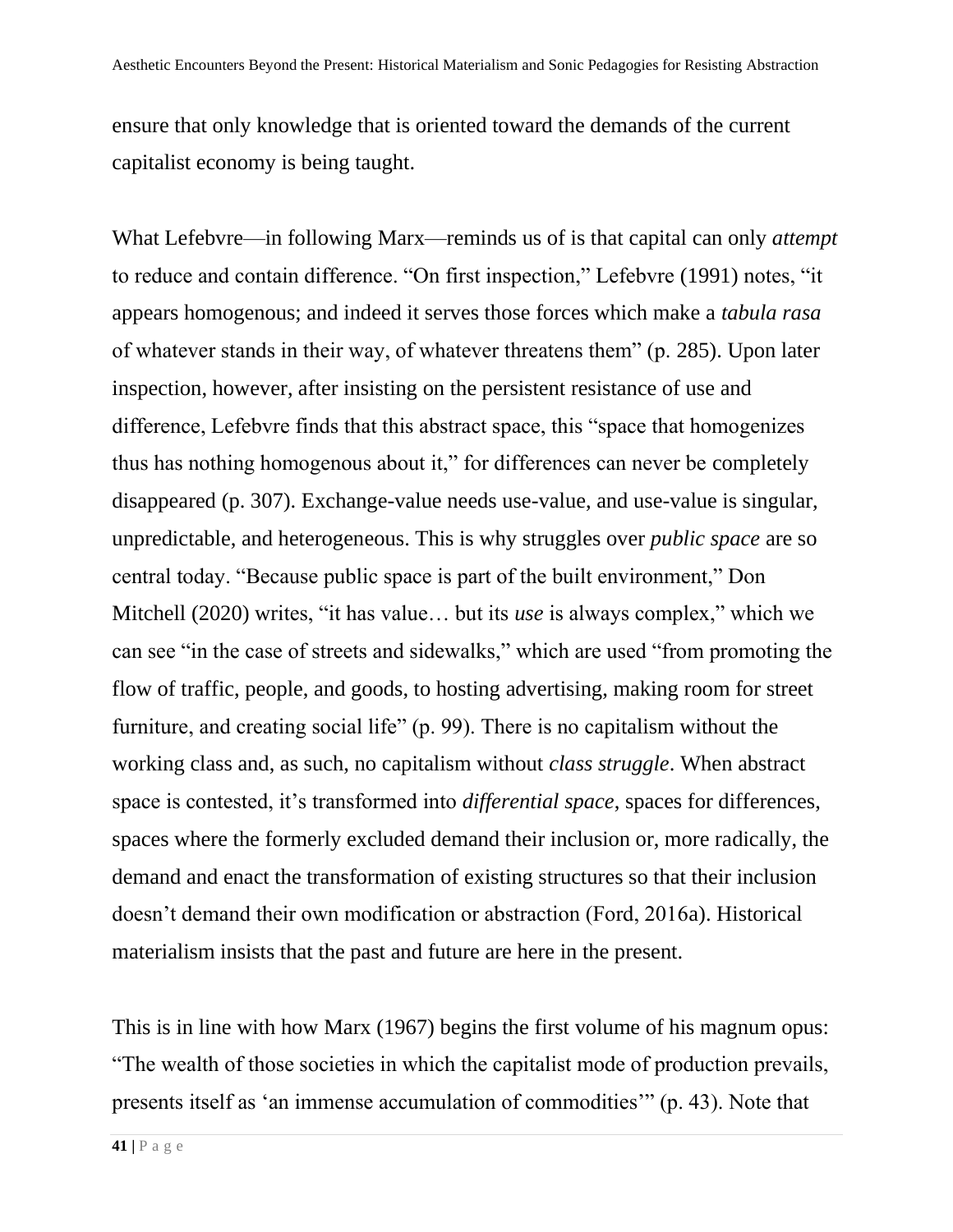capitalism *prevails* but isn't the *exclusive* mode of production in capitalist societies. This—in addition to getting away from the "individual-society" binary is why Marx spoke of social formations rather than societies (Ford, 2016b). Multiple modes of production exist in the same social formation, with some rising and some falling, and struggles taking place between the two. There is *always* resistance.

Here we would offer one critique of Lefebvre, which is a limit to his historicalmaterialist analysis. If there are multiple modes of production in any given social formation, then there is no reason to denounce, as Lefebvre does, the Soviet Union for not being socialist merely because some elements of the capitalist mode of production persisted (see Ford, 2022). It's always disappointing to read, as we did in Mitchell's (2020) latest book, the offhand remark in the form of a footnote clarifying that "overthrowing capitalism will not automatically solve the problem of houselessness among some portion of the population—it did not in any of the state socialist societies that emerged after the Russian Revolution" (p. ix). Of course, Mitchell says "automatically," and it is true the process wasn't automatic: it took centralized planning and a lot of work. At the same time, the footnote includes *no* references or citations, just the dig at those who have actually tried to build socialism from those who have merely written about it. This is also par for the course in "critical pedagogy," as Curry Malott (2016) sufficiently shows based on a historical-materialist inquiry.

Rather than—or *along with*—such a denunciation, comes an affirmation: elements of the future exist in the present. This is a future in which the dialectic between inclusion/exclusion is overcome or sublated into something new, a different and more liberatory social order. It would be incorrect and unjust to declare that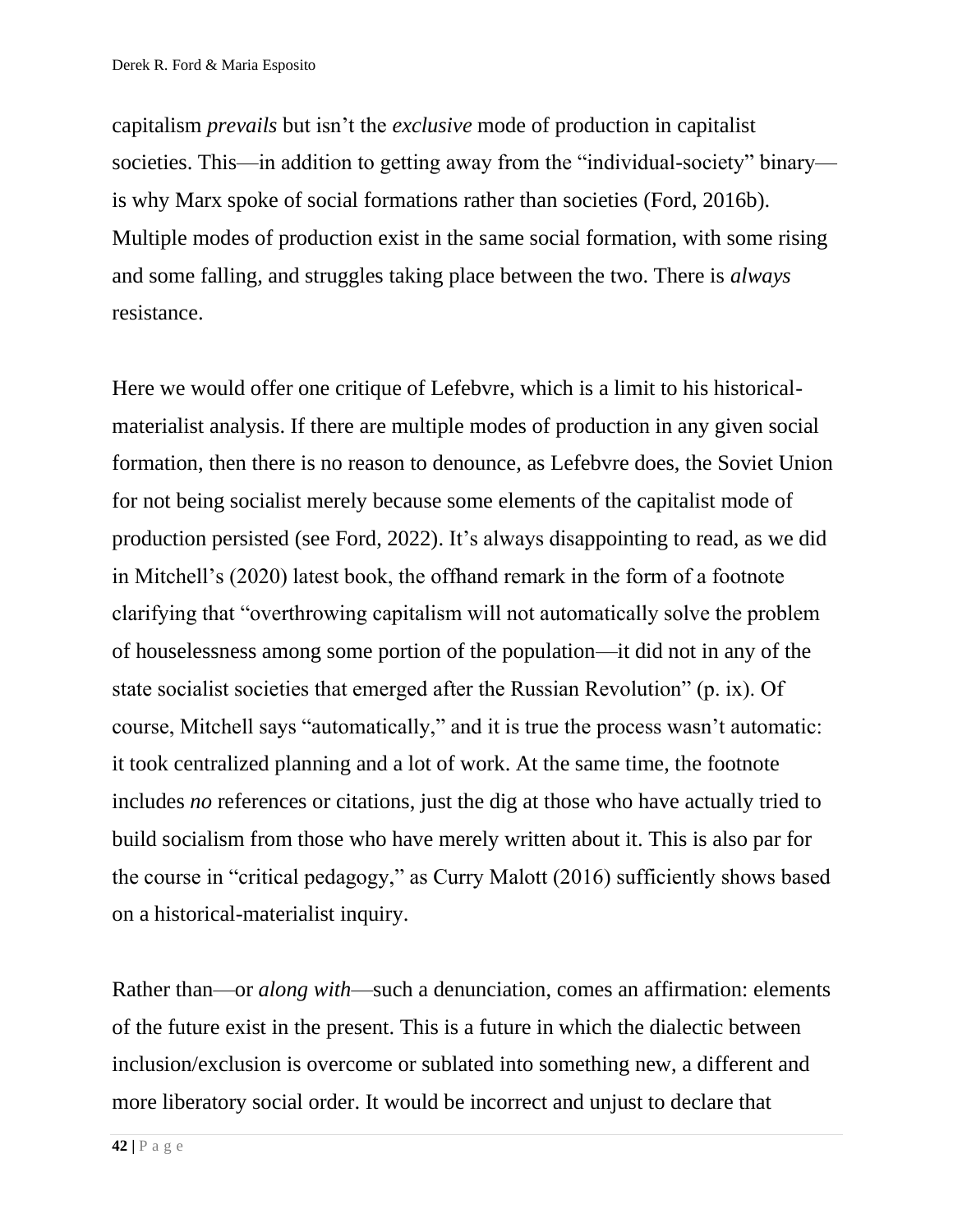exclusion is always bad, of course. For example, we should defend the rights of sovereign oppressed and formerly colonized nations to exclude whom they want from entering their borders. Some oppressed communities need or want to exclude others as part of a strategy to preserve their way of being under capitalism and settler-colonialism. Dylan Robinson (2020), for example, includes a section in his latest book that he specifically asks settlers *not* to read. And of course, the question is always: inclusion into what? This is why the right to differential space is not about inclusion but *insurrection* (Ford, 2017). The struggle for differentialization is not only a political struggle, but a pedagogical one as well in that it involves distinct educational logics with particular subjectivities and temporalities, and that, as we argue below, can be engaged through sound in education.

#### **Sonic Pedagogies as Differentializing Space and Subjectivity**

What other resources can we mine for the production of differential space? One is from Elizabeth Ellsworth (2005), who insists that, "when taught and used as a thing made, knowledge, the trafficked commodity of educators and producers of educational media, becomes nothing more than the decomposed by-product of something that has already happened to us" (p. 1). This isn't a mere *epistemological* abstraction, but an *ontological* one as well insofar as we *experience* ourselves as abstractions, as individuals. Ellsworth shows that pedagogy itself is differentializing and contingent, insofar as "the 'self' is what emerges from that learning experience… When my self and what I know are simultaneously in the making, my body/brain/mind is participating in an event that exists outside the realm of language" (p. 2). The pedagogical experience is not about *knowledge* but about *thinking*, which is, in turn, about *thinking the limits of thought*. Ellsworth reminds us "that the very possibility of thought is predicated upon our opportunities and capacities to encounter the *limits* of thinking and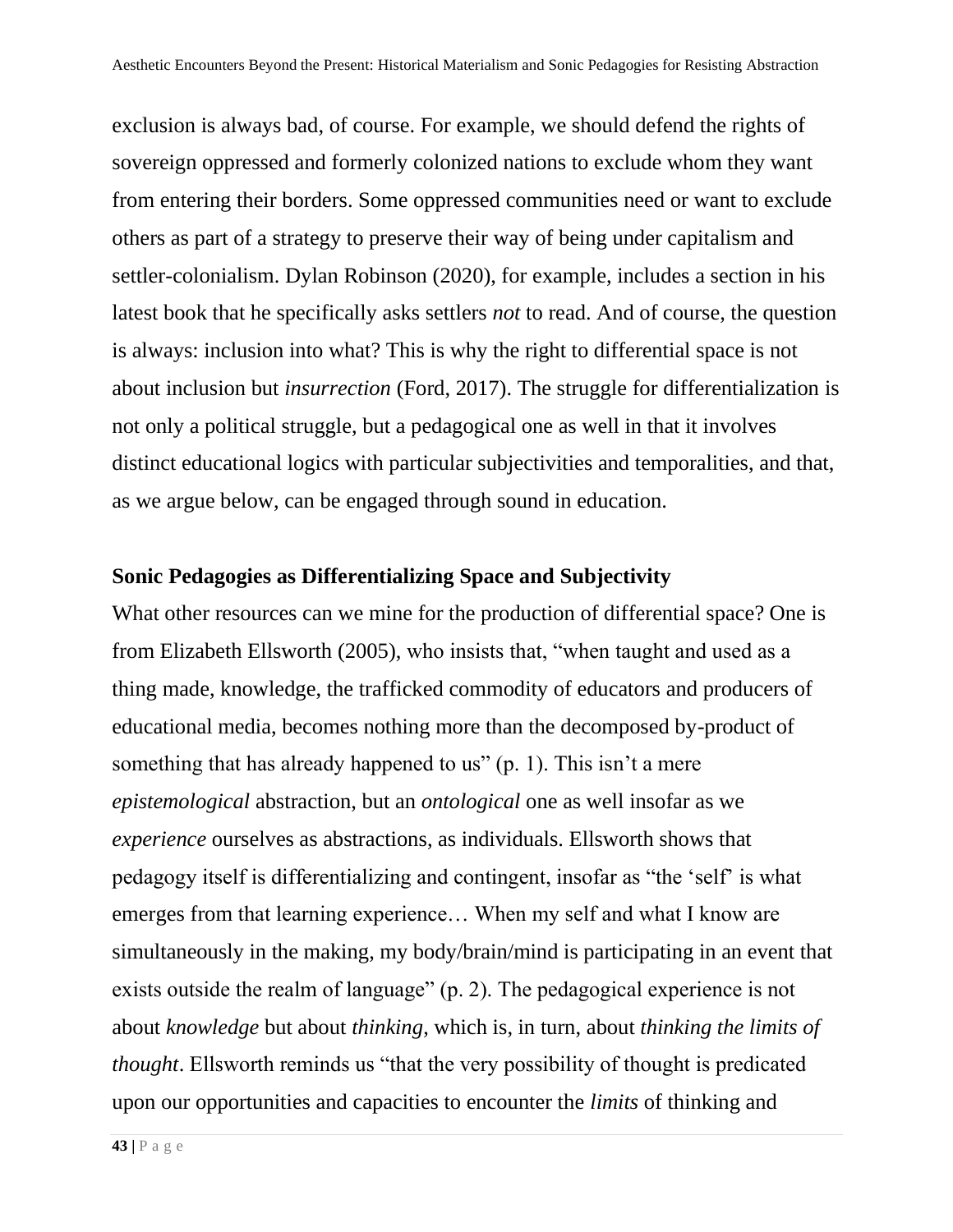knowing" (p. 25). Such experiences immerse us in the ineffability of the future in the present, which necessarily escapes linguistic representation.

Differentializing pedagogies exceed representation and can only be approached through experiencing the absent future in the present's presence. Our argument here both follows from and critiques Althusser's theory of art. For Althusser (2005), the aesthetic experience is one of disjuncture. For example, consider Althusser's writing on Carlo Bertolazzi's *El Nost Milan*. The play is structured around two contradictory times: "the coexistence of a long, slowly-passing, empty time and a lightening-short, full time," yet a coexistence with "no *explicit*  relationship" between them (p. 134). The first is the time of a chronicle and the second is the time of tragedy, which "is a time that abolishes the other time and the structure of its spatial representation" (p. 136). We can *sense* the abstraction of the first ahistorical time *through* the absent relation it maintains to the *dialectical* time of drama, in which the real story flashes on stage and which therefore *differentializes* the abstract time or "abolishes" it. For Althusser, art *isn't* a form of scientific knowledge. Art provides something different, rather than oppositional to knowledge. Thus, historical materialists must produce "*scientific* concepts" of art "in order to *know* it, and to give it its due" (Althusser, 2001, p. 155). By knowing it, however, we neither "pass art silently by nor sacrifice it to science" (p. 155). In other words, we let the aesthetic remain a pedagogical force.

Yet we would like to distinguish between understanding/knowing and thinking here, a distinction that turns on the division between exchange-value and usevalue, between abstraction and differentialization, between capitalism and communism, between idealism and historical materialism. Understanding or knowing involves a determinate judgment that takes place when given data comes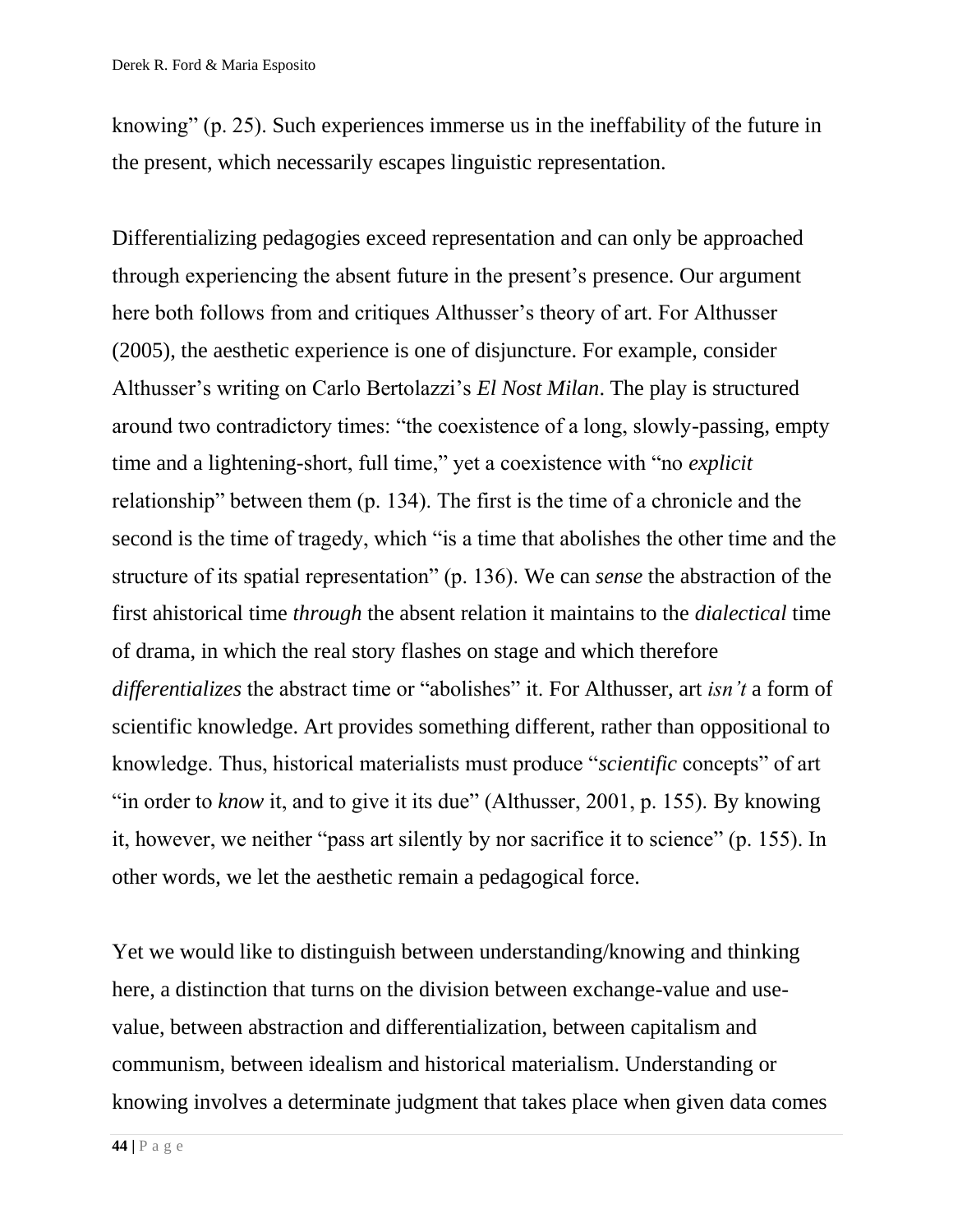under the mind's order and comprehension. Thinking, by contrast, is an exposure to stupor, an experience with the immeasurable concepts that the mind can never grasp. Capitalism in its flexibility can accommodate and capture all kinds of knowledge, even minoritarian ones. By examining the student rebellions of the mid-20<sup>th</sup>-century, Roderick Ferguson (2012) shows that the university is "an institution that *socializes state and capital* into emergent articulations of difference" (p. 9). He continues: "This was the moment in which power would hone its own archival economy, producing formulas for the incorporation rather than the absolute repudiation of difference, all the while refining and perfecting its practices of exclusion and regulation" (p. 12). The incorporation of difference not only blunts its oppositional force but also provides more energy to commodify. Thus, the task is not—or *not only*—to make knowledge less abstract but to move beyond knowledge into thought, a process through which we can experience elements of communism in the present and maybe even forge a collective that can finally annihilate abstract space, sound, and being.

Sound studies has recently emerged as an area with which educational scholarship can productively and innovatively intertwine (e.g., Wozolek, 2018; Ford, 2021). Thus far, literature that we might group under sound foundations has stretched educational research and practice in important ways, such as by investigating the aural dimensions of inequality and oppression, exploring teaching as a practice of conducting voices and expanding our understanding of what voices are, and who and what "has" a voice. A historical-materialist inquiry into the sonic's ability to challenge regimes of abstraction has not yet been pursued. Without doing so, we abstract the sonic as we affirm the abstraction of the individual and our space or, in Althusser's words, we subsume art under science. As a result, we refrain from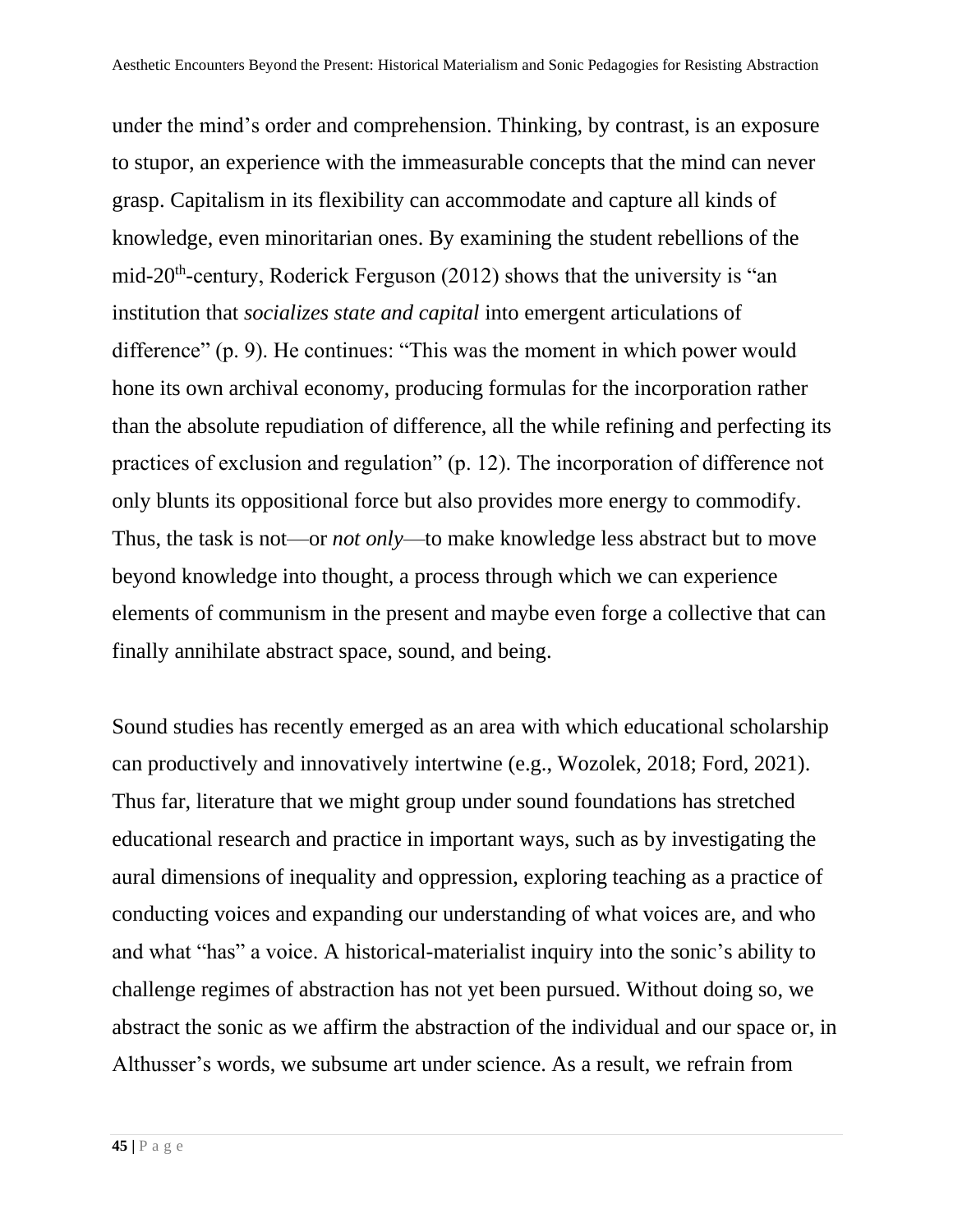processes of collectivization, desubjectification, and the suspension of existing capitalist abstractions, for which the sonic offers unique pedagogical opportunities.

Consider, for example, Dominic Pettman's (2017) concept of the *vox mundi*, a concept he uses to refer to the voices of the world. He defines this term more carefully, specifying that it's "not a coherent, organic, quasi-spiritual gestalt but the sum total of cacophonous, heterogeneous, incommensurate, and unsynthesizable sounds of the postnatural world" (p. 8). It is important to establish that the vox mundi is not a singular voice that speaks for all of the different existences of the world. Rather, it's a collective of all the different voices of the world simultaneously existing/collaborating to create a collective voice—but one the mind can't *grasp* or *understand* because its harmony is beyond thought's limits.

Applying this to the classroom, an increased awareness of the vox mundi is critical to resistant pedagogy insofar as it can help us move from understanding to thinking, from individuality to collectivity. Pettman exemplifies this perfectly when he writes, "to posit a vox mundi is to do two important things: first, force us to reflect on what it is about our own voices that make us so confident in their exceptional status as bearer of 'humanity'; and oblige us to listen to the sound of the surround differently, more sympathetically and with a greater nuance of attention which may encourage a more inclusive notion of what counts as having presence" (p. 72). Essentially, by eliminating the boundaries for what can and cannot be learned, by moving to thought, students can experience encounters more often because more differential sonic elements circulate and suspend our conceptions of the human as atomistic and, therefore, unique. As a vox mundi, the earth, animals, humans, digital networks, and more are transformed for a moment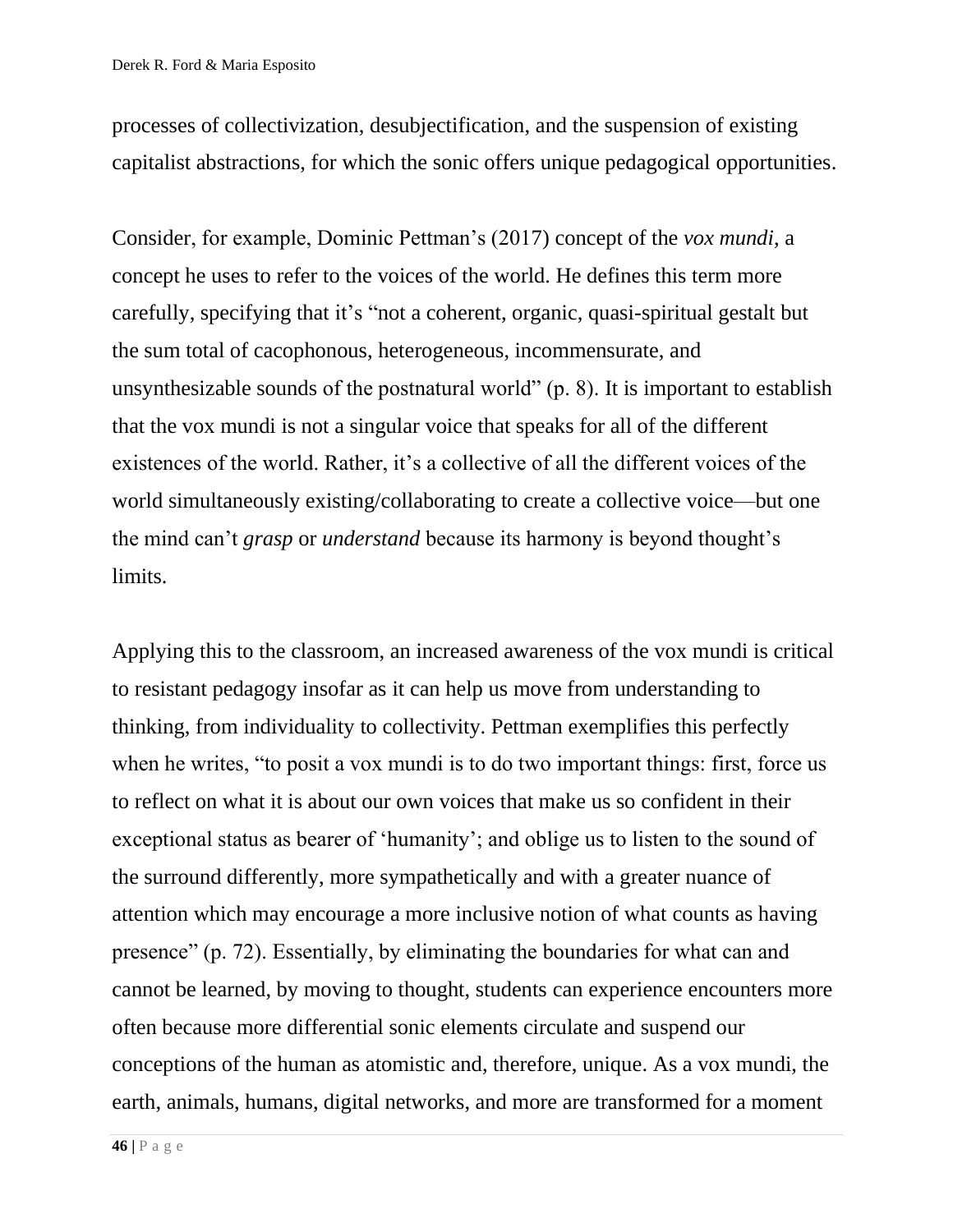from forms of *capital* (raw materials, labor-power, etc.) or knowledge sources and into *elements of communism* that we might encounter as we try to experience the present beyond that historical materialism intimates.

Another pedagogical shift might come from Jacques Rancière's (2011) redistribution of the sensible. The idea here is that there is a predetermined distribution of the sensible that causes us to only see certain facets of the world, to function in predetermined ways, and to prioritize certain senses over others. He describes the distribution of the sensible as "what is common is sensation. Human beings are tied together by a certain sensory fabric, a certain distribution of the sensible, which defines their way of being together" (p. 56). Redistribution happens through dissensus, when there is a breach in the sensible and the order is disordered, and herein lies its political virtue: "it is political because political subjectivation proceeds via a process of dis-identification" (p. 73). The eye is active, it scans, seeking data. The ear is more passive and vulnerable. We can shut our eyes but not our ears. There's really no such thing as silence. As a result, we proffer that sight produces knowledge and understanding better than the ear, although it depends on our mode of listening. As Sarah Ahmed (2006) reminds us, the distribution of the sensible is historically produced in that "attention involves a political economy, or an uneven distribution of attention" (p. 32).

For us, the key is to move from hearing to listening, the former being an opening of the ear towards the known and the latter an opening of the ear toward the unknown and unexpected, or the "aural punctum," or "the voice has the potential to create a glitch in the humanist machinery, when it surprises us with the intensity or force of an 'aural punctum'—a sonic prick or wound, which unexpectedly troubles our own smooth assumptions or untested delusions" (Pettman, 2017, p. 5).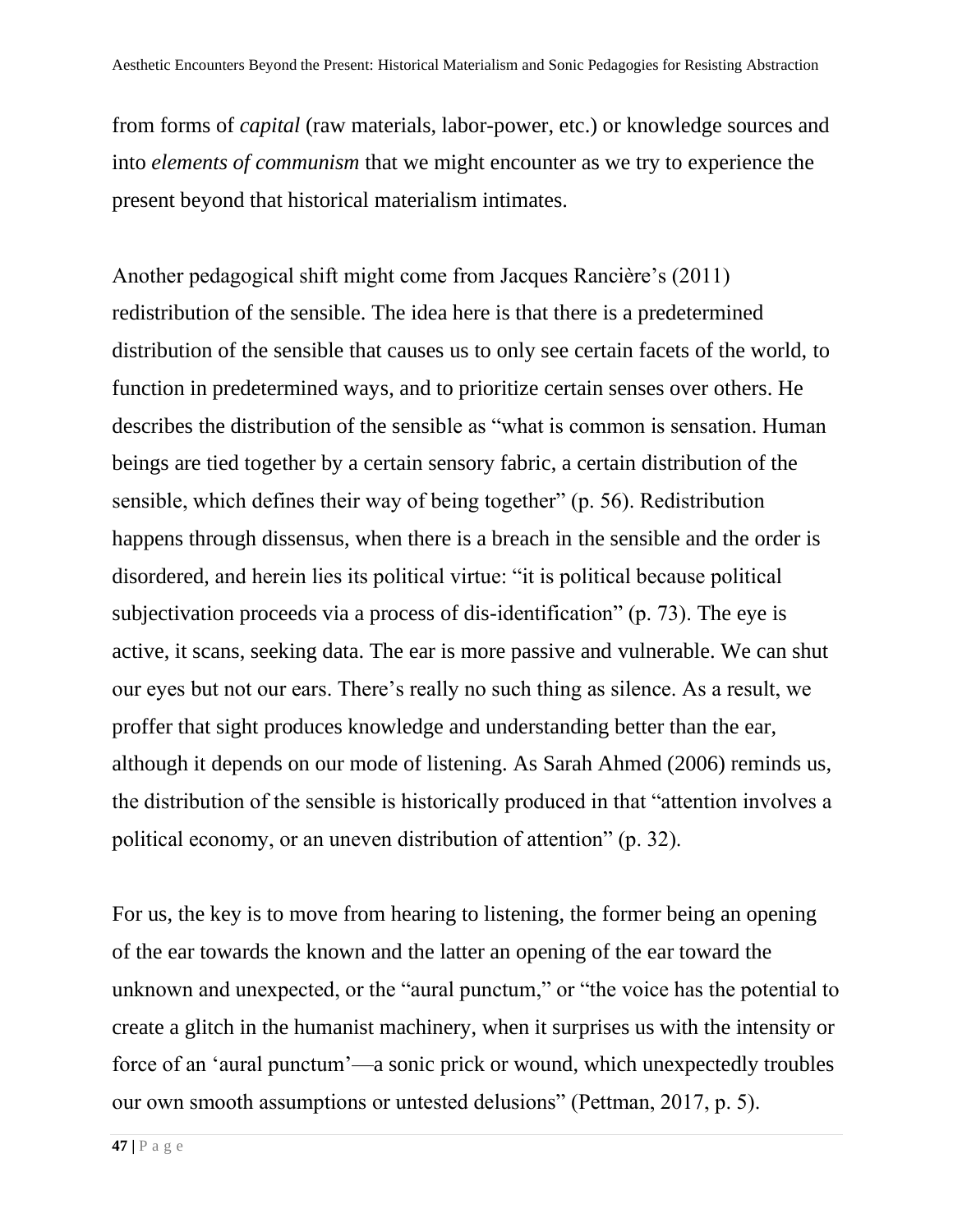Building on Roland Barthes visual punctum, the aural punctum "prick[s] up the ears" yet what is crucial is that it can't be *known*: "What I can name cannot really prick me," he writes" (p. 46). As a result, listening for the vox mundi opens us up to the aural punctum, moving us from understanding and real abstractions towards thinking and differentialized living. One way sound catalyzes the redistribution of the sensible is by creating moments of disinterpellation that allow us to experience the world as otherwise.

#### **Encountering Beyond the Capitalist Present**

Althusser was no structuralist or determinist, and always found Marx's work a rich source for study precisely because of its openness, its silences, its doubleness, and its contingency. While this is most explicit in his writing on the encounter, G.M. Goshgarian (2019) has shown that it's a continual theme from his first book, *For Marx*. It's in his posthumously published manuscript, "The Underground Current" of the Materialism of the Encounter," however, where it's explored in most length (Althusser, 2006). He begins the piece like Lucretius Carus who, writing about Epicurus, produced the poem "On the Nature of Things," which "says that, before the beginning of the world, the atoms were '*falling like rain*'. This would have gone on indefinitely, had the atoms not been endowed with an astonishing property, '*declination*', the capacity to deviate from the straight line of their fall" (Althusser, 2017, p. 29, emphasis in original). Althusser (2006) similarly writes, "It is raining. Let this book therefore be, before all else, a book about ordinary rain" (p. 167). The materialism of the encounter is a historical materialism, a kind of riff on Marx and Engels' own, one that is true to their lineage in that it privileges contingency over necessity, chance over predictability.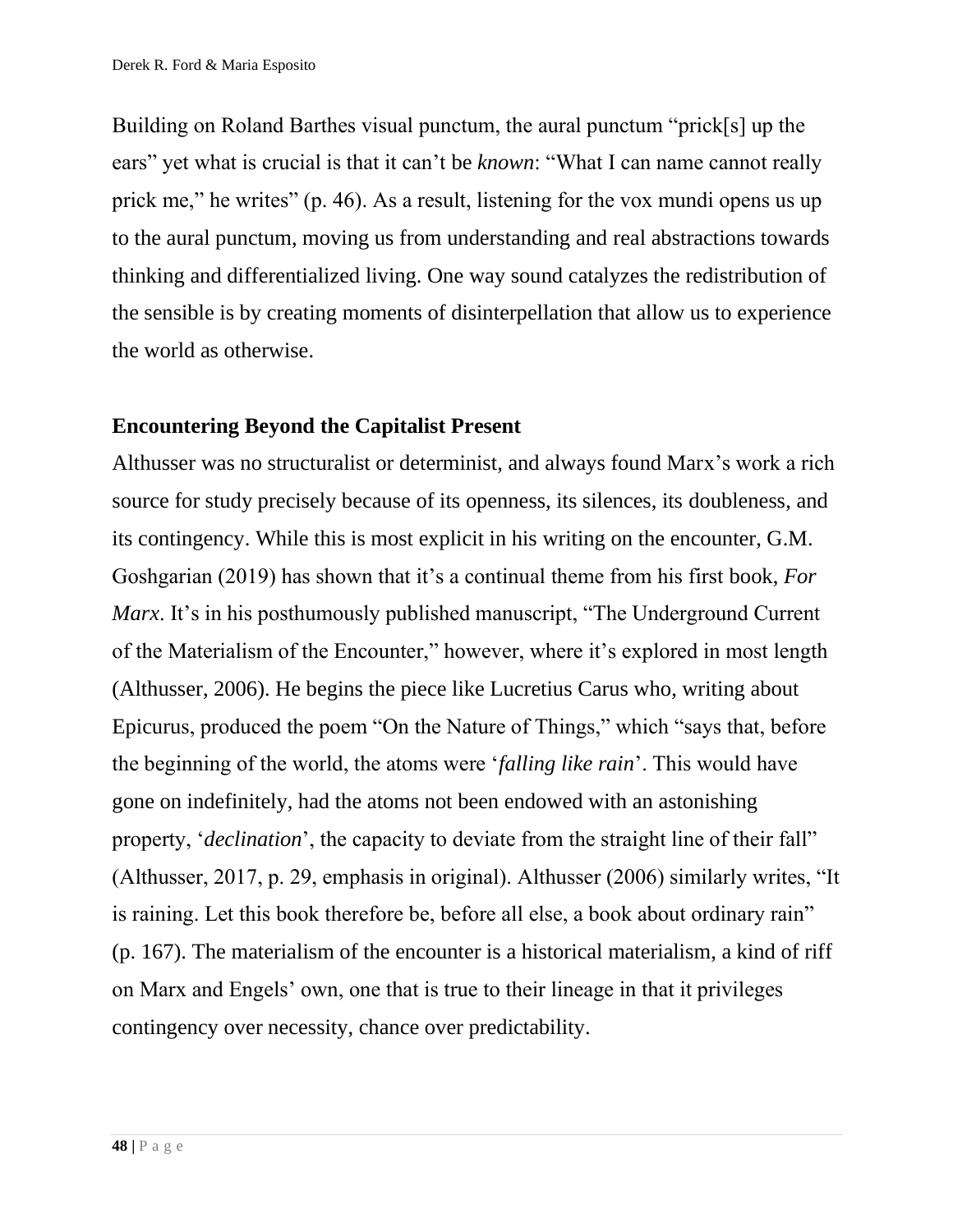Atoms fall parallel until there was a *swerve*, a *clinamen*, or "the *slightest* '*deviance*" being "enough for the atoms to *encounter each other* and agglomerate" (Althusser, 2017, p. 29). It is not that for Epicurus before the world there was nothing; on the contrary, before the world, there was *something*: materiality. Yet the encountering and more precisely, the piling up of encounters, the "taking hold" of enough encounters" produces a historic event. Nothing can guarantee it, however, although there might be determinations. Capitalism itself, Althusser (2017) reminds us, "sprung from a *historic 'encounter'*" (p. 134) between the capitalist and the wage worker, and the proof is highly likely" that it "was born and died several times in history before becoming viable" (p. 135). There is no reason to explore any origins; just the fact that the serve happened. Each element itself is autonomous and conjunctural, which is why they "'conjoin' by 'taking hold' in a new structure" (Althusser, 2020, p. 33). The communist revolution is such a piling up of encounters of elements that "exist in history *in a 'floating' state* prior to their 'accumulation and 'combination'" (Althusser, 2006, p. 198).

"The forms in which communist elements appear in capitalist society," Althusser (2020) writes elsewhere, "are countless. Marx himself names a whole series of them, from forms of children's education combining work and schooling…the proletarian community of life and struggle… joint-stock companies… and so on, to say nothing of the 'socialization of production'" (p. 64). Yet these are "elements *for* communism," elements that communism will sublate, modify, adapt, and so on. There is no guarantee they will take hold. The entire Marxist project is to work towards the building up of encounters and differentializations by advancing the class struggle to establish the dictatorship of the proletariat and ultimately create a classless society without capitalist abstraction. As Marx and Engels (1970) tell us in *The German Ideology*, "communism is for us not a *state of affairs* which is to be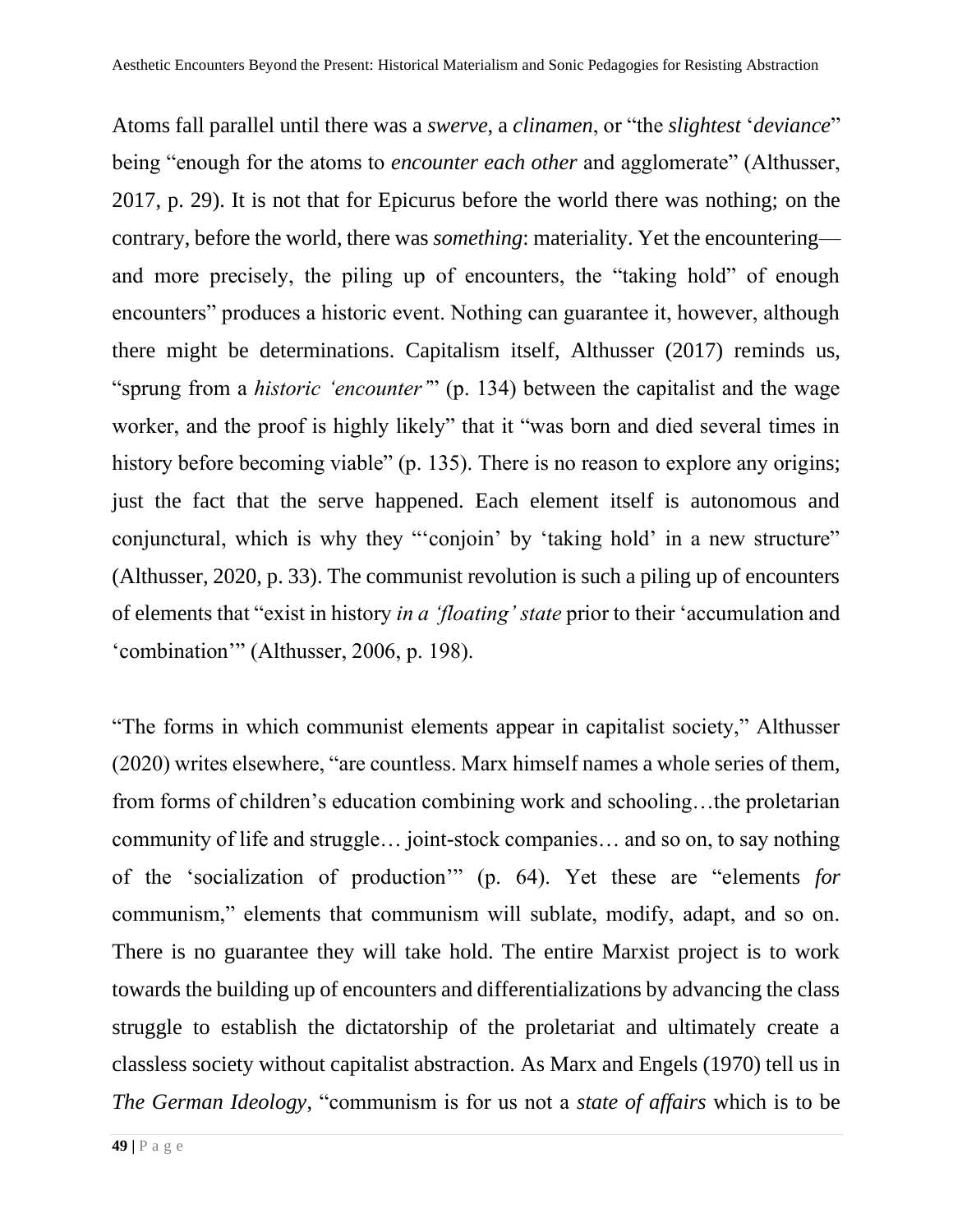established, an *ideal* to which reality [will] have to adjust itself," and is instead "the *real* movement which abolishes the present state of this." Moreover, "the conditions of this movement result from the premises now in existence" (pp. 56-57).

Tyson E. Lewis (2017) has theorized disinterpellation as the pedagogical mode of Althusserian philosophy and the practice of the seminar in particular. The seminar is where teachers, students, and objects take up and produce spaces—sonically, visually, kinesthetically. Through the seminar, we "enter into a constellation of forces that destabilize and thus open up a space and a time wherein a new kind of educational life beyond the subject temporarily forms" (p. 316). Whereas interpellation brings the subject into the existing world and counter-interpellation pushes back against that world, disinterpellation suspends the world and opens it up radically otherwise, allowing for encounters. Disinterpellation "makes the subject unfamiliar to itself and thus open to its own dissolution through the encounter with an outside. Since the swerve of the encounter is never predictable and never reducible to the logic of learning a specific lesson of the teacher" (p. 317).

There is no lesson learned nor is any lesson taught. Rather than the transmission of *knowledge*, there's the transmission of *affects*. "The origin of transmitted affects," Teresa Brennan (2004) remarks, "is social in that these affects do not only arise within a particular person but also come via an interaction with other people and an environment. By the transmission of affect, I mean simply that the emotions or affects of one person, and the enhancing or de-pressing energies these affects entail, can enter into another '' (p. 3). As an affective experience, disinterpellation disobeys the boundaries between the abstracted included and excluded subjects of education, allowing us to encounter elements—including sonic ones—that can work against the abstraction of capitalism and help us experience the communist future in the present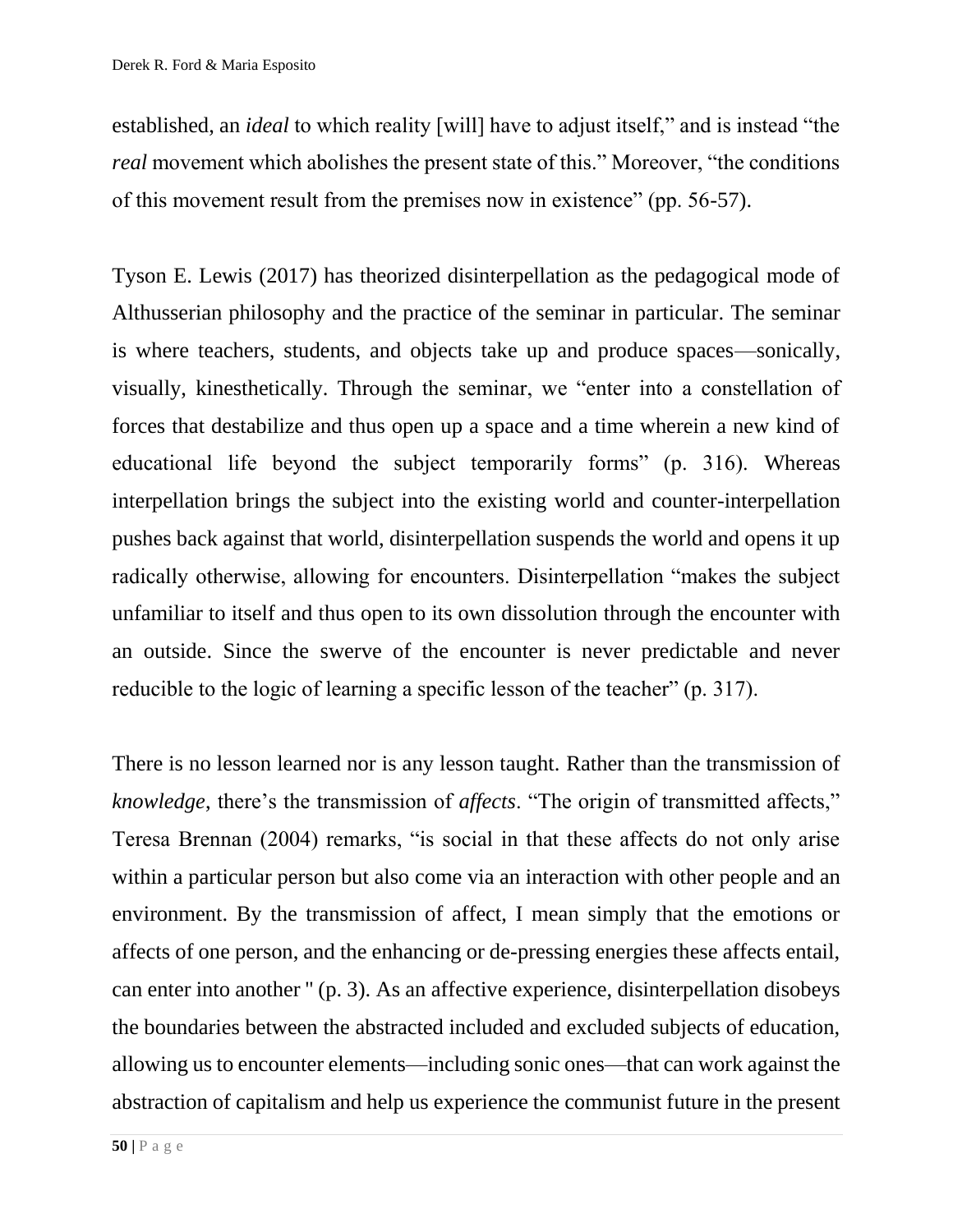so that we may work toward creating more encounters and, ultimately, a revolutionary rupture. The aural punctum and *listening* for the vox mundi can help break down the atomistic and abstracted spaces and subjectivities in education, opening the world up to new and unforeseeable possibilities beyond our current social formation.

#### **A Final Gesture: Sonic Political Pedagogies of the Street**

One interesting effort to mobilize and organize sonic struggles against capitalism is the Rude Mechanical Orchestra (RMO) that, since at least 2004, has provided sound tactics of resistance to different social struggles. In her reflections on the efforts of RMO—of which she is a member who plays the snare drum—Abigail Ellman (2020) denotes two different ways this happens: chant support and sonic disobedience. They use lightweight instruments that don't need electrical power. The sound "trespasses over property lines without. Respect for legal ownership status, seeps through rational delineations of public and private, and claims space without regard to political boundary or jurisdiction" (p. 240).

Chant support takes place with organized mass marches. They can be tiring, and so music can rejuvenate and reenergize the crowd. Here, RMO looks inward to sustain the protests themselves. The main goal is not to "confuse onlookers and participants. As a solidarity project, our aim is to excite the crowd and amplify the clarified message of the day" (pp. 241-242). Chant support is about being part of the crowd and sustaining crowd dynamics. They produce rhythms and grooves that the crowd can access and include a "chant break," or a "section where the horns cut out and the voices of the crowd move to the foreground in the musical texture" (p. 242). Sonic disobedience, on the other hand, purposefully seizes on sounds ability to traverse and trespass over physical property in the capitalist urban environment. While it's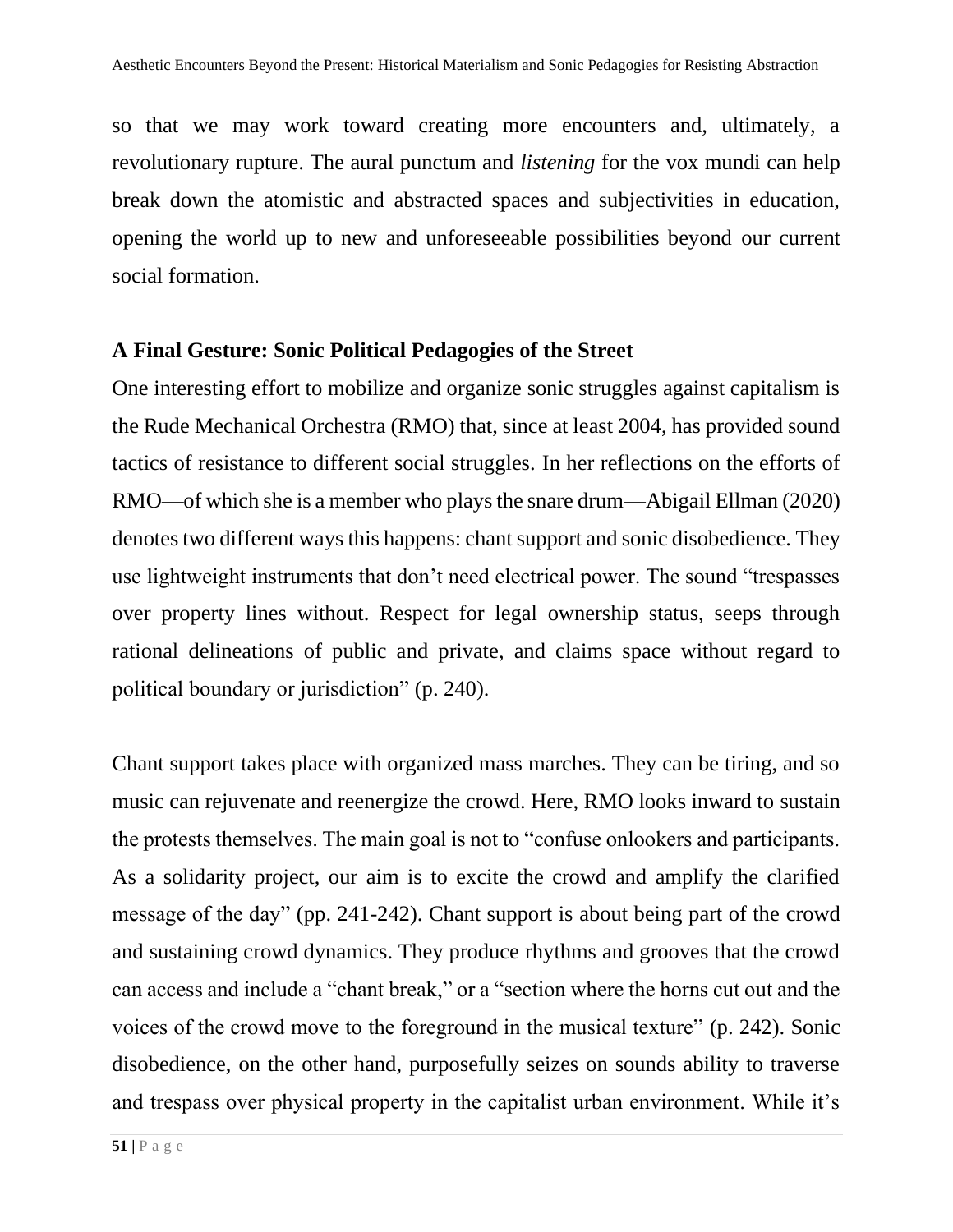part of organized protest efforts, it's disobedient in that disrupts passersby. "The sound polarizes," she says, "it simultaneously unifies demonstrators in agreement" while it "draws a line in the sand, preventing neutral onlookers from remaining passive" (p. 242). This is particularly useful with private or more "hidden" labor, and she uses RMO's work with Damayan ("helping each other" in Filipino), a group of immigrant workers primarily employed as domestic laborers.

Both chant support and sonic disobedience use properties unique to sound, particularly its ability to betray private property, through confrontational tactics. This forced encounter, however, is only a *détournment*, an opening. Ellman writes that it's "not the *oeuvre* itself. The *oeuvre* is what we create anew, in its place" (p. 248). In other words, their sonic strategies that might lead to appropriation. Yet particularly because sonic disobedience enters the "private" domains of the capitalists that super-exploit workers, they "cast a sonic spotlight on the worker's private mistreatment and exposed the situation to public scrutiny" (p. 244). In other words, they force an encounter between the private and the public, allowing us to hear the dislocation between the two realms. If we listen for the encounter, we might hear and experience the sonic pedagogical force of disinterpellation.

#### **References**

- Ahmed, S. (2006). *Queer phenomenology: Orientations, objects, others*. Durham: Duke University Press.
- Althusser, L. (2001). *Lenin and philosophy and other essays*, trans. B. Brewster. New York: Monthly Review Press.
- Althusser, L. (2005). *For Marx*, trans. B. Brewster. New York: Verso.
- Althusser, L. (2006). *Philosophy of the encounter: Later writings, 1978-1987*, trans. G.M. Goshgarian. New York: Verso.
- Althusser, L. (2017). *Philosophy for non-philosophers*, trans G.M. Goshgarian. London: Bloomsbury.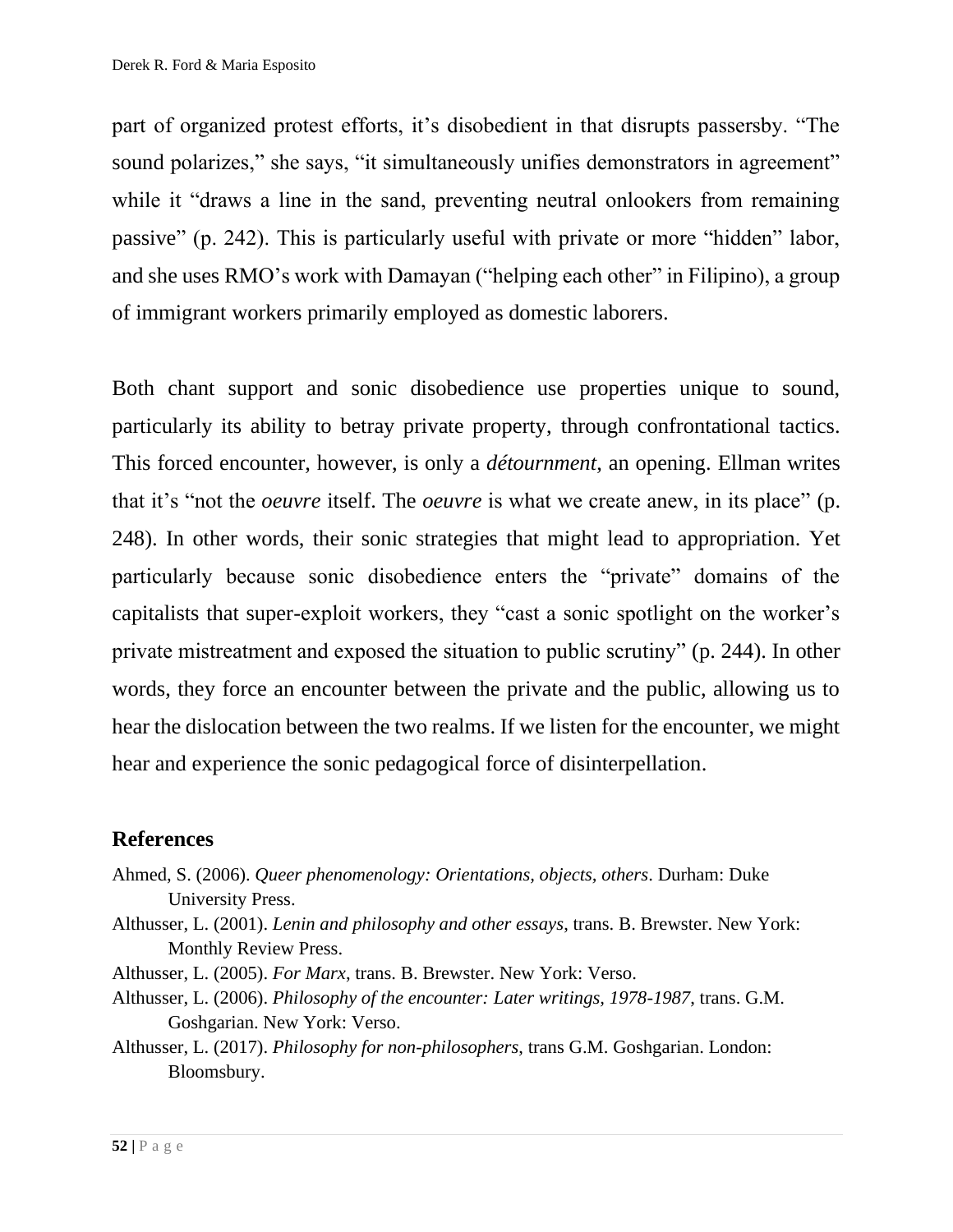- Althusser, L. (2020). *History and imperialism: Writings, 1963-1986*, trans. G.M. Goshgarian. Cambridge: Polity Press.
- Backer, D.I. (2021). History of the reproduction-resistance dichotomy in critical education: The line of critique against Louis Althusser, 1974-1985, *Critical Education*, 12(6), 1-21.
- Brennan, T. 2004. *The transmission of affect*. Ithaca and London: Cornell University Press.
- De Lissovoy, N., & McLaren, P. (2003). Educational 'accountability' and the violence of capital: a Marxian reading, *Journal of Education Policy*, 18(2), 131-143. [doi.org/10.1080/0268093022000043092.](https://doi.org/10.1080/0268093022000043092)
- Ellman, A. (2020). Listening for Lefebvre: Chant support, sonic disobedience, and the city as "*oeuvre*." In R. Garofalo, E.T. Allen, and A. Snyder (Eds.), *Honk! A street band renaissance of music and activism* (pp. 238-249). New York: Routledge.
- Ellsworth, E. (2005). *Places of learning: Media, architecture, pedagogy*. New York: Routledge.
- Ferguson, R. (2012). *The reorder of things: The university and its pedagogies of minority difference.* Minneapolis: University of Minnesota Press.
- Ford, D.R. (2014). Spatializing marxist educational theory: School, the built-environment, fixed capital, and (relational) space, *Policy Futures in Education*, 12(6), 584-793. [doi.org/10.2304/pfie.2014.12.6.784](https://doi.org/10.2304%2Fpfie.2014.12.6.784)
- Ford, D.R. (2016a). A pedagogy for space: Teaching, learning, and studying in the Baltimore Rebellion, Policy Futures in Education, 14(2), 176-193. doi.org/10.1177/1478210315608272.
- Ford, D.R. (2016b). *Communist study: Education for the commons*. Lanham: Lexington Books.
- Ford, D.R. (2017). *Education and the production of space: Political pedagogy, geography, and urban revolution*. New York: Routledge.
- Ford, D.R. (2021). *Inhuman educations: Jean-François Lyotard, pedagogy, thought*. Boston: Brill.
- Ford, D.R. (2022). Arrhythmanalysis and the revolutionary rupture of détournement: Lefebvre and the pedagogical rhythms of post-Fordism, *Postdigital Science and Education*, online first.
- Goshgarian, G.M. (2019). The void of the forms of historicity as such, *Rethinking Marxism*, 31(3), 243-272. [doi.org/10.1080/08935696.2019.1623541](https://doi.org/10.1080/08935696.2019.1623541)
- Harootunian, H. (2015). *Marx after Marx: History and time in the expansion of capitalism*. New York: Columbia University Press.
- Lane, D. (2020). Building socialism: From 'scientific' to 'active' Marxism, *Third World Quarterly*, 41(8), 1306-1321. [doi.org/10.1080/01436597.2020.1724781](https://doi.org/10.1080/01436597.2020.1724781)
- Lewis, T. E. (2017). A marxist education of the encounter: Althusser, interpellation, and the seminar, *Rethinking Marxism*, 29(2), 303-317. DOI[:10.1080/08935696.2017.1358498](http://dx.doi.org/10.1080/08935696.2017.1358498)
- Lefebvre, H. (1991). *The production of space*, trans. D. Nicholson-Smith. Oxford: Blackwell.
- Malott, C.S. (2016). *History and education: Engaging the global class war*. New York: Peter Lang.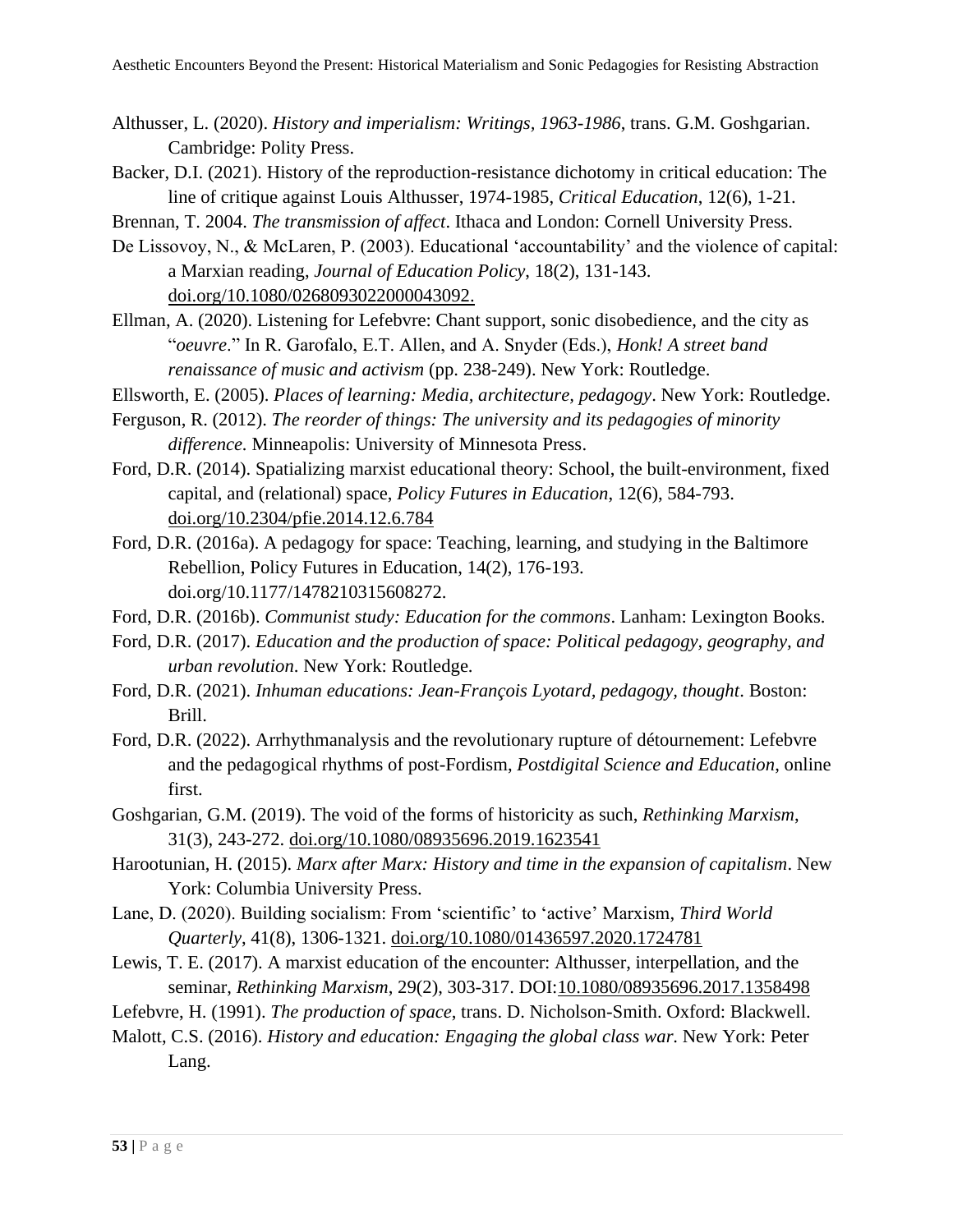- Marx, K. (1972). *The eighteenth Brumaire of Louis Bonaparte*. New York: International Publishers.
- Marx, K. (1967). *Capital: A critique of political economy* (vol. 1), trans. Samuel Moore and Edward Aveling. New York: International Publishers.
- Marx, K. (1978). *Capital: A critique of political economy* (vol. 2), trans. David Fernbach. London: Penguin Books.
- Marx, K. (1983). Marx to Joseph Weydemeyer, in *Marx-Engels collected works (vol. 39): Letters 1852-1855* (pp. 60-66). New York: International Publishers.
- Marx, K. (1973). *Grundrisse: Foundations of the critique of political economy (rough draft)*, trans. M. Nicolaus. New York: Penguin Books and New Left Review.
- Marx, K., & Engels, F. (1970). *The German ideology: Part one*. New York: International Publishers.
- Mitchell, D. (2020). *Mean streets: Homelessness, public space, and the limits to capital*. Athens: The University of Georgia Press.
- Ollman, B. (2003). *Dance of the dialectic: Steps in Marx's method*. Urbana: University of Illinois Press.
- Pettman, D. (2017). *Sonic intimacy: Voice, species, technics*. Stanford: Stanford University Press.
- Rancière, J. (2011). *The emancipated spectator*, trans. G. Elliot. New York: Verso.
- Robinson, D. (2020). *Hungry listening: Resonant theory for Indigenous sound studies*. Minneapolis: University of Minnesota Press.
- Williams, R. (1977). *Marxism and literature*. Oxford: Oxford University Press.
- Wozolek, B. (2018). In 8100 again: The sounds of students breaking, *Educational Studies* 54(4), 367-381. [doi.org/10.1080/00131946.2018.1473869](https://doi.org/10.1080/00131946.2018.1473869)

#### **Author Details**

**Derek R. Ford** is assistant professor of education studies at DePauw University.

They've published 6 monographs, including *Marxism, Pedagogy, and the General* 

*Intellect: Beyond the Knowledge Economy* (2021) and *Inhuman Educations: Jean-*

*François Lyotard, Pedagogy, Thought* (2021). In addition to appearing in scholarly

journals such as *Cultural Politics* and *Critical Education*, Ford's work has been

published in popular outlets, including *Monthly Review*, *Black Agenda Report*, and

*Hampton Institute*. **E-mail**: derekford@depauw.edu.